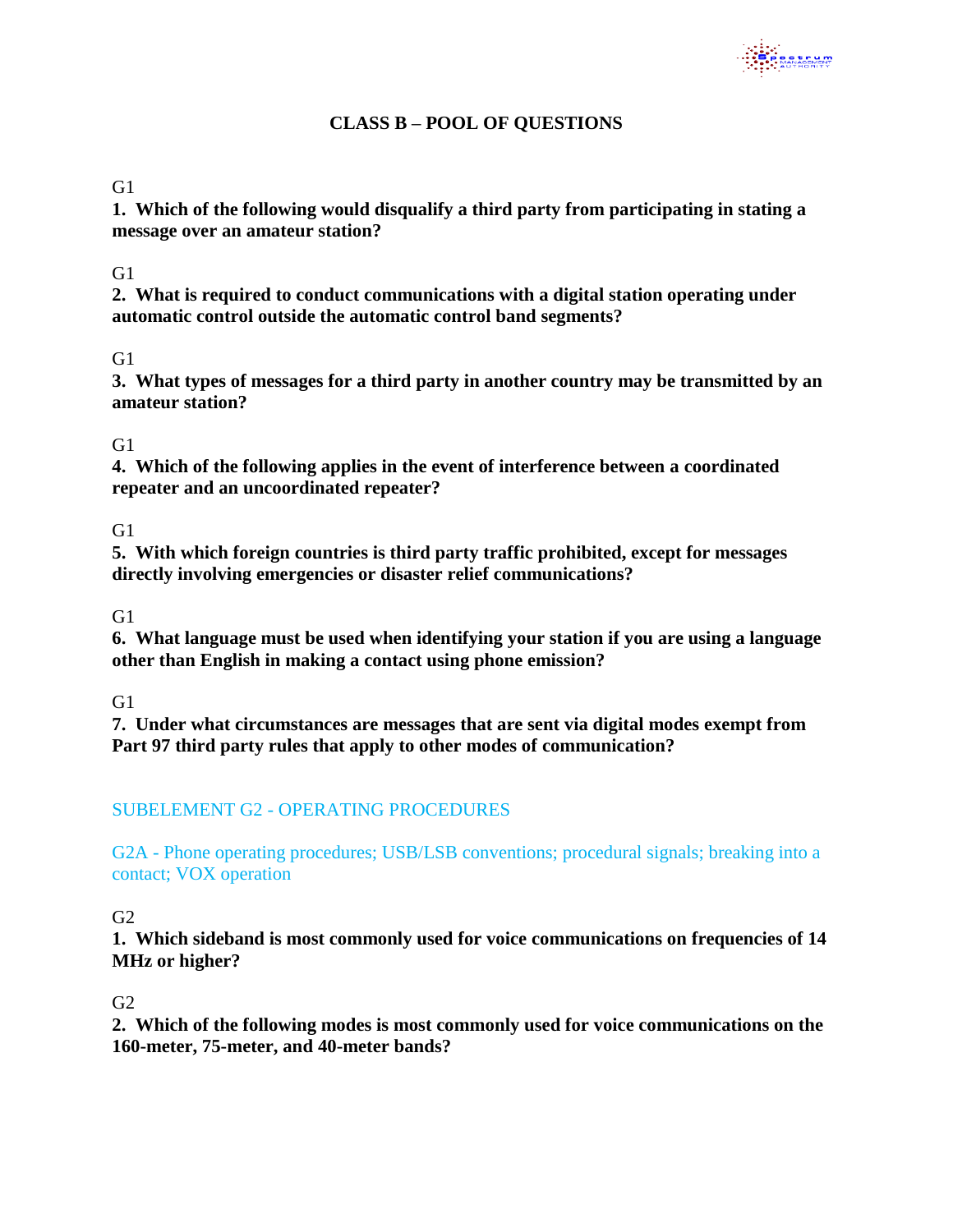

**3. Which of the following is most commonly used for SSB voice communications in the VHF and UHF bands?**

 $G2$ 

**4. Which mode is most commonly used for voice communications on the 17-meter and 12 meter bands?**

#### $G<sub>2</sub>$

**5. Which mode of voice communication is most commonly used on the HF amateur bands?** 

# $G2$

**6. Which of the following is an advantage when using single sideband as compared to other analog voice modes on the HF amateur bands?**

G2

**7. Which of the following statements is true of the single sideband voice mode?** 

 $G<sub>2</sub>$ 

**8. Which of the following is a recommended way to break into a contact when using phone?**

 $G2$ 

**9. Why do most amateur stations use lower sideband on the 160-meter, 75-meter and 40 meter bands?**

#### $G2$

**10. Which of the following statements is true of voice VOX operation versus PTT operation?**

#### $G2$

**11. What does the expression "CQ DX" usually indicate?**

G2B - Operating courtesy; band plans; emergencies, including drills and emergency communications

#### $G<sub>2</sub>$

**1. Which of the following is true concerning access to frequencies in non-emergency situations?**

#### G2

**2. What is the first thing you should do if you are communicating with another amateur station and hear a station in distress break in?**

#### $G2$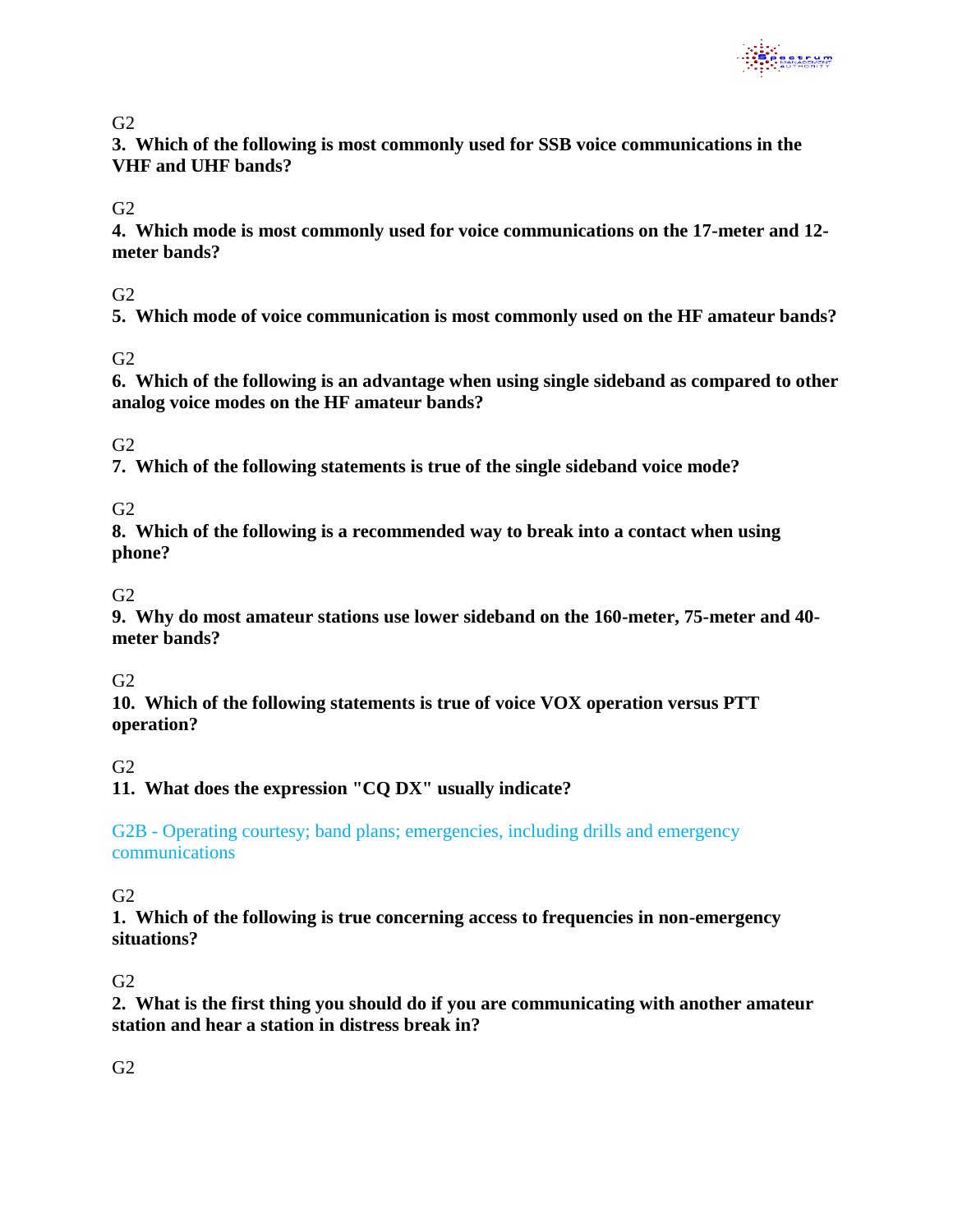

**3. If propagation changes during your contact and you notice increasing interference from other activity on the same frequency, what should you do?**

G2

**4. When selecting a CW transmitting frequency, what minimum separation should be used to minimize interference to stations on adjacent frequencies?**

## $G2$

**5. What is the customary minimum frequency separation between SSB signals under normal conditions?**

### $G2$

**6. What is a practical way to avoid harmful interference on an apparently clear frequency before calling CQ on CW or phone?**

### $G2$

**7. Which of the following complies with good amateur practice when choosing a frequency on which to initiate a call?**

#### $G2$

**8. When is an amateur station allowed to use any means at its disposal to assist another station in distress?**

G2C - CW operating procedures and procedural signals; Q signals and common abbreviations: full break in

 $G<sub>2</sub>$ 

**1. Which of the following describes full break-in telegraphy (QSK)?**

# $G2$

**2. What should you do if a CW station sends "QRS"?**

 $G2$ 

**3. What does it mean when a CW operator sends "KN" at the end of a transmission?**

G2

**4. What does the Q signal "QRL?" mean?**

#### $G2$

**5. What is the best speed to use when answering a CQ in Morse code?**

# $G<sub>2</sub>$

**6. What does the term "zero beat" mean in CW operation?**

#### G2C07 (A)

**7. When sending CW, what does a "C" mean when added to the RST report?**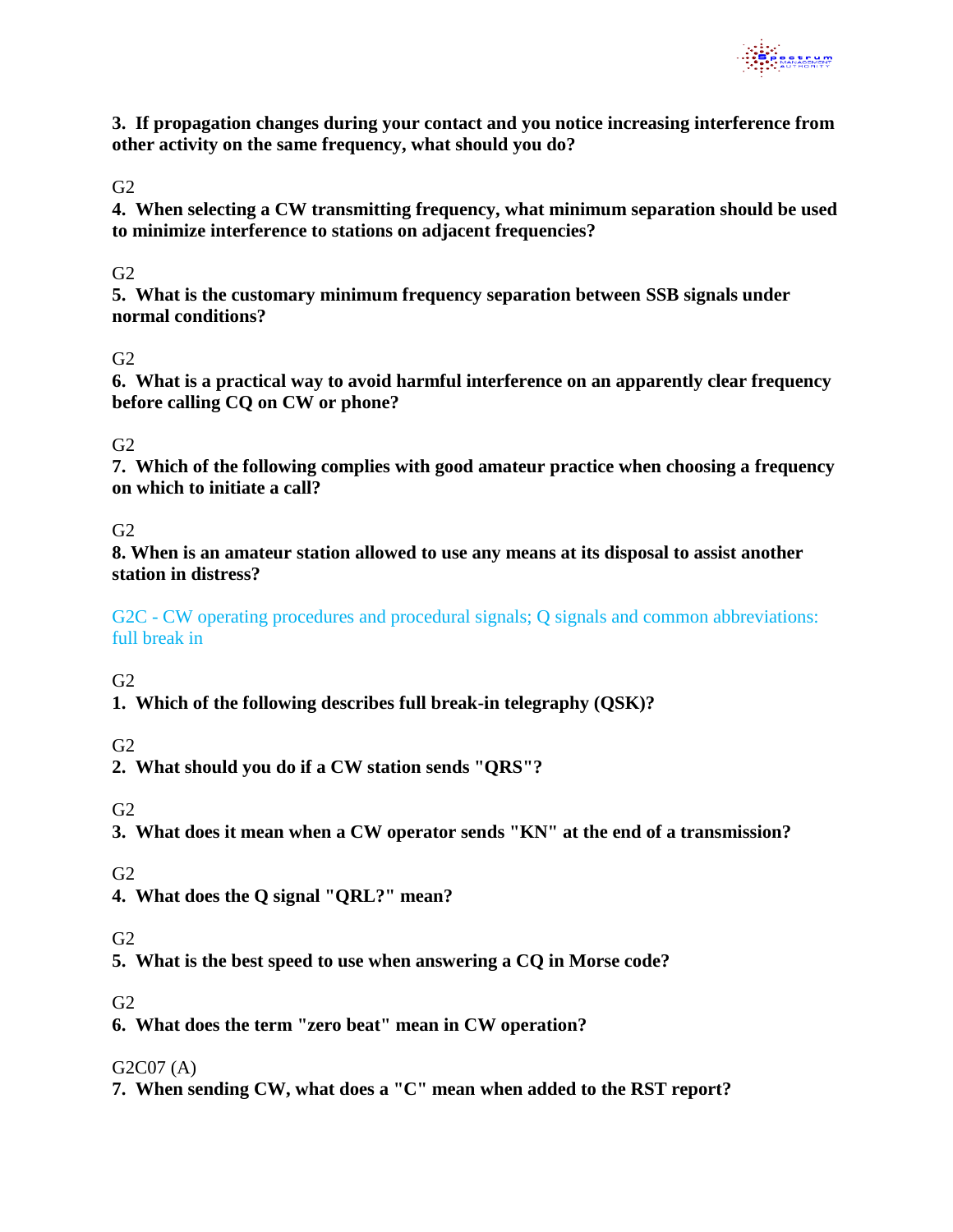

**8. What prosign is sent to indicate the end of a formal message when using CW?** 

 $G2$ 

**9. What does the Q signal "QSL" mean?**

 $G<sub>2</sub>$ 

**10. What does the Q signal "QRN" mean?**

 $G2$ 

**11. What does the Q signal "QRV" mean?**

G2D - Amateur Auxiliary; minimizing interference; HF operations

# G2

**1. Which of the following are objectives of the Amateur Auxiliary?**

 $G<sub>2</sub>$ 

**2. Which of the following describes an azimuthal projection map?**

 $G2$ 

**3. How is a directional antenna pointed when making a "long-path" contact with another station?**

G2

**4. What is a reason why many amateurs keep a station log?**

G2

**5. What information is traditionally contained in a station log?**

G2

**6. What is QRP operation?**

 $G<sub>2</sub>$ 

**7. Which HF antenna would be the best to use for minimizing interference?**

G2E - Digital operating: procedures, procedural signals and common abbreviations

 $G<sub>2</sub>$ 

**1. Which mode is normally used when sending an RTTY signal via AFSK with an SSB transmitter?**

 $G2$ 

**2. How can a PACTOR modem or controller be used to determine if the channel is in use by other PACTOR stations?**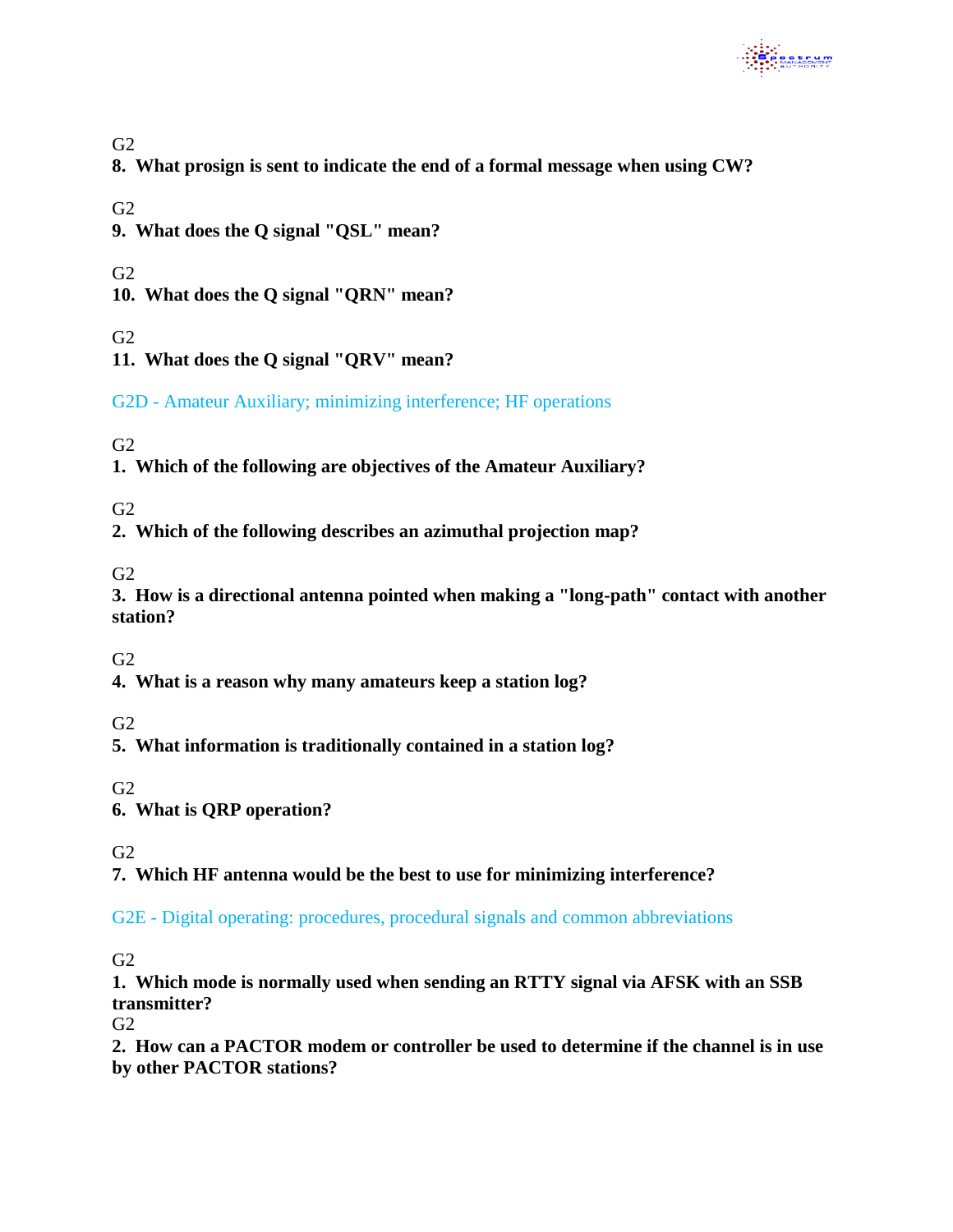

**3. What symptoms may result from other signals interfering with a PACTOR or WINMOR transmission?**

 $G2$ 

**4. What segment of the 20-meter band is most often used for digital transmissions?**

### $G2$

**5. What is the standard sideband used to generate a JT65 or JT9 digital signal when using AFSK in any amateur band?**

# $G2$

**6. What is the most common frequency shift for RTTY emissions in the amateur HF bands?**

 $G<sub>2</sub>$ 

**7. What segment of the 80-meter band is most commonly used for digital transmissions?**

 $G<sub>2</sub>$ 

**8. In what segment of the 20-meter band are most PSK31 operations commonly found?**

G2

**9. How do you join a contact between two stations using the PACTOR protocol?**

 $G2$ 

**10. Which of the following is a way to establish contact with a digital messaging system gateway station?**

 $G2$ 

**11. What is indicated on a waterfall display by one or more vertical lines adjacent to a PSK31 signal?**

 $G2$ 

**12. Which of the following describes a waterfall display?**

G2

**13. Which communication system sometimes uses the Internet to transfer messages?**

G2

**14. What could be wrong if you cannot decode an RTTY or other FSK signal even though it is apparently tuned in properly?**

#### SUBELEMENT G3 - RADIO WAVE PROPAGATION

G3A - Sunspots and solar radiation; ionospheric disturbances; propagation forecasting and indices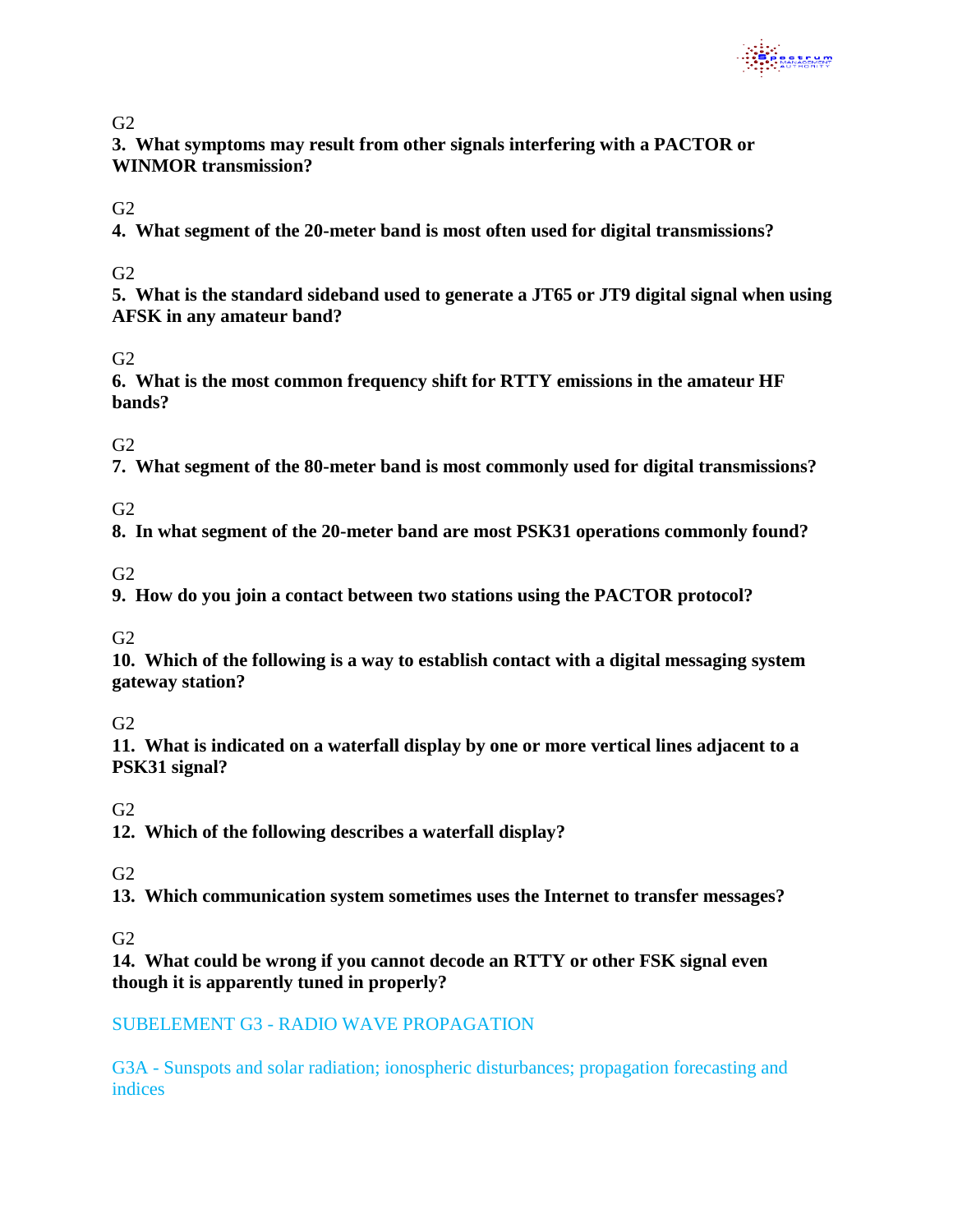

## G<sub>3</sub>

**1. What is the significance of the sunspot number with regard to HF propagation?**

G3

**2. What effect does a Sudden Ionospheric Disturbance have on the daytime ionospheric propagation of HF radio waves?**

G3

**3. Approximately how long does it take the increased ultraviolet and X-ray radiation from solar flares to affect radio propagation on the Earth?**

G3

**4. Which of the following are least reliable for long distance communications during periods of low solar activity?**

G<sub>3</sub>

**5. What is the solar flux index?**

G3

**6. What is a geomagnetic storm?**

G3

**7. At what point in the solar cycle does the 20-meter band usually support worldwide propagation during daylight hours?**

 $G<sub>3</sub>$ 

**8. Which of the following effects can a geomagnetic storm have on radio propagation?**

G3

**9. What effect does a high sunspot number have on radio communications?**

G3

**10. What causes HF propagation conditions to vary periodically in a 28 day cycle?**

G<sub>3</sub>

**11. Approximately how long is the typical sunspot cycle?**

G<sub>3</sub>

**12. What does the K-index indicate?**

G<sub>3</sub>

- **13. What does the A-index indicate?**
- G3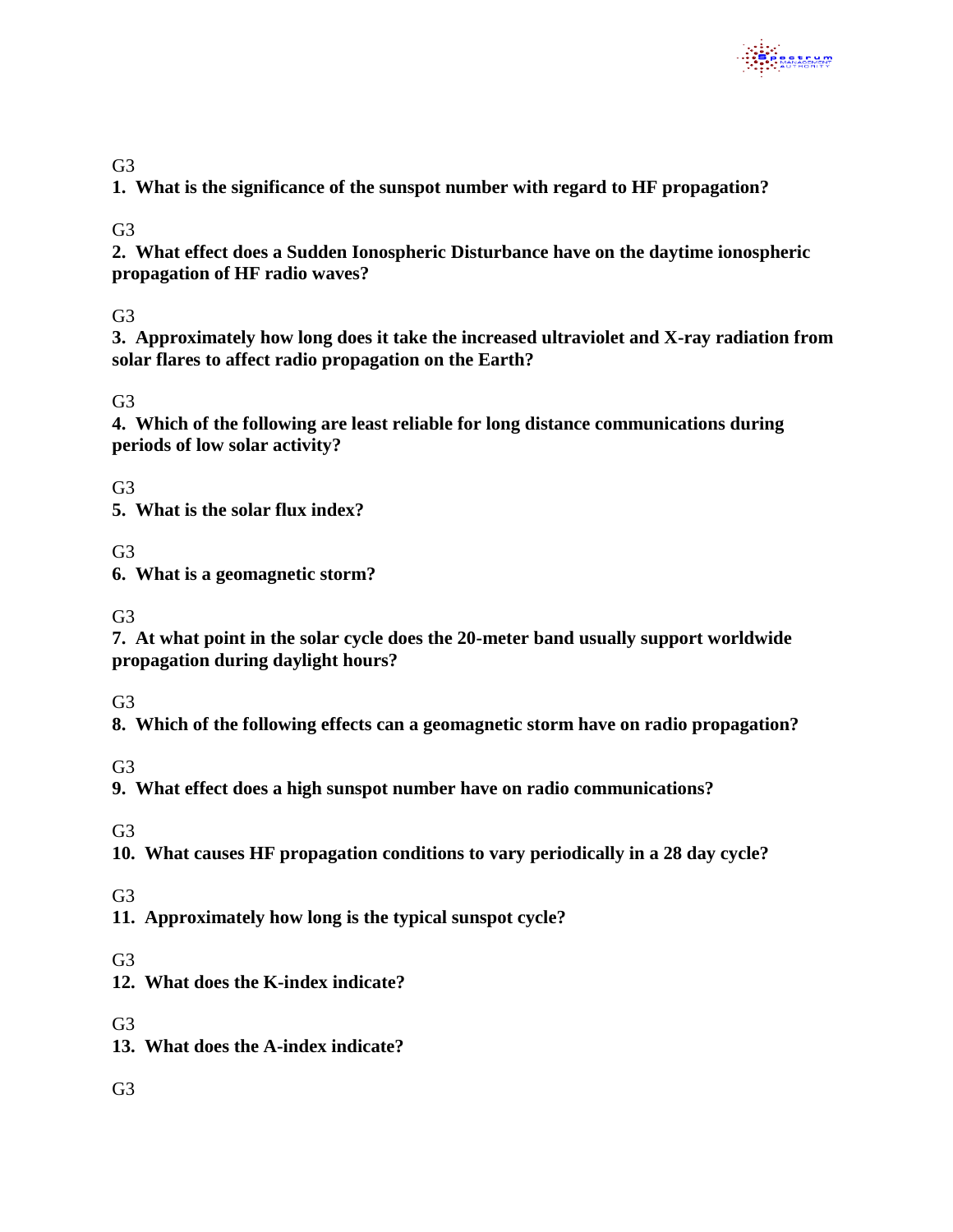

**14. How are radio communications usually affected by the charged particles that reach the Earth from solar coronal holes?**

#### G3

**15. How long does it take charged particles from coronal mass ejections to affect radio propagation on the Earth?**

#### G<sub>3</sub>

**16. What is a possible benefit to radio communications resulting from periods of high geomagnetic activity?**

G3B - Maximum Usable Frequency; Lowest Usable Frequency; propagation

### G3

**1. How might a sky-wave signal sound if it arrives at your receiver by both short path and long path propagation?**

### G3

**2. Which of the following is a good indicator of the possibility of sky-wave propagation on the 6-meter band?**

### G<sub>3</sub>

**3. Which of the following applies when selecting a frequency for lowest attenuation when transmitting on HF?**

#### G3

**4. What is a reliable way to determine if the MUF is high enough to support skip propagation between your station and a distant location on frequencies between 14 and 30 MHz?**

#### G3

**5. What usually happens to radio waves with frequencies below the MUF and above the LUF when they are sent into the ionosphere?**

#### G3

**6. What usually happens to radio waves with frequencies below the LUF?**

#### G<sub>3</sub>

**7. What does LUF stand for?**

#### G3

**8. What does MUF stand for?**

G<sub>3</sub>

**9. What is the approximate maximum distance along the Earth's surface that is normally covered in one hop using the F2 region?**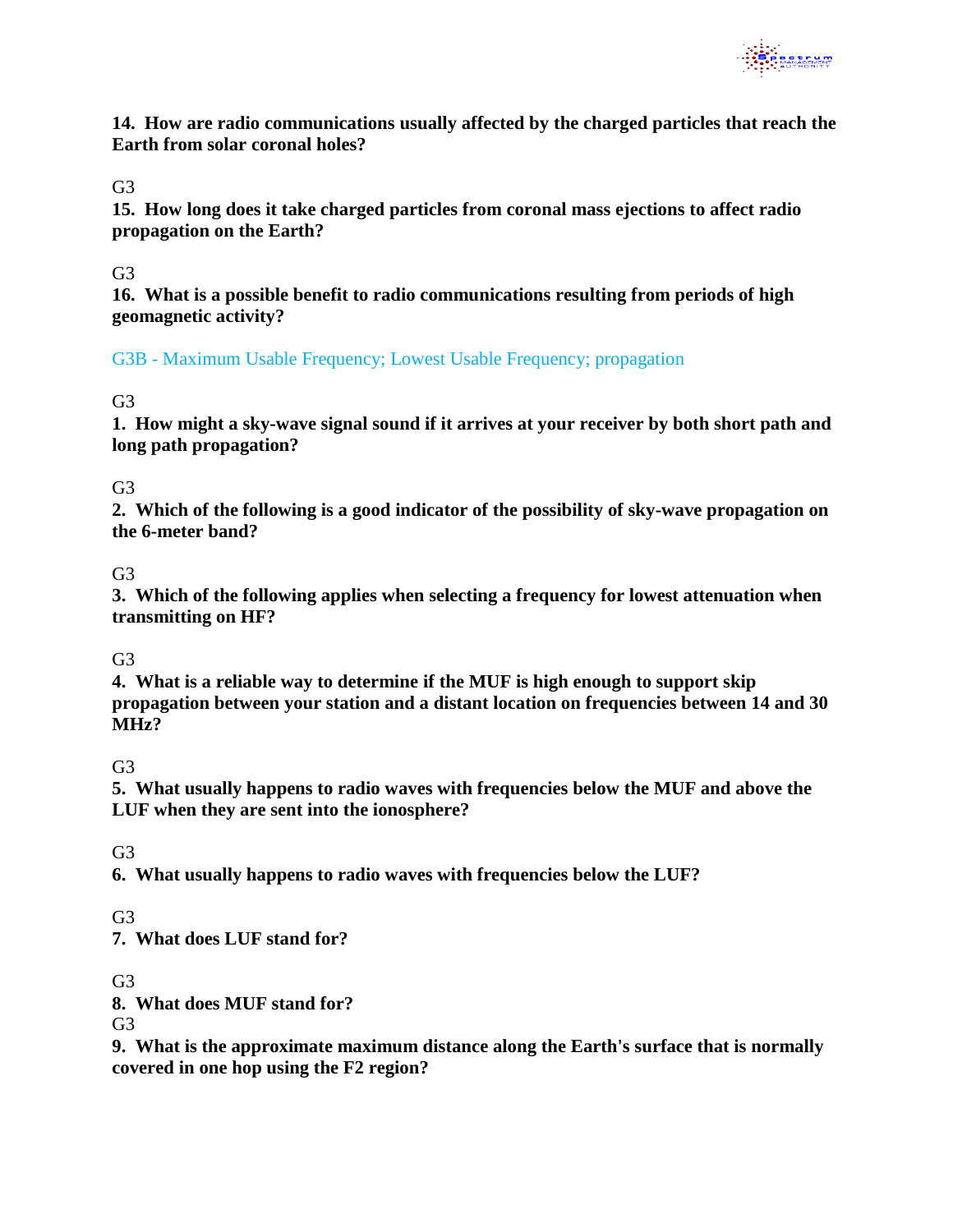

**10. What is the approximate maximum distance along the Earth's surface that is normally covered in one hop using the E region?**

G<sub>3</sub>

**11. What happens to HF propagation when the LUF exceeds the MUF?**

G3

# **12. What factor or factors affect the MUF?**

G3C - Ionospheric layers; critical angle and frequency; HF scatter; Near Vertical Incidence Skywave

**G3**

**1. Which ionospheric layer is closest to the surface of the Earth?**

G3

**2. Where on the Earth do ionospheric layers reach their maximum height?**

G3

**3. Why is the F2 region mainly responsible for the longest distance radio wave propagation?**

G3

**4. What does the term "critical angle" mean as used in radio wave propagation?**

G<sub>3</sub>

**5. Why is long distance communication on the 40-meter, 60-meter, 80-meter and 160-meter bands more difficult during the day?**

G3

**6. What is a characteristic of HF scatter signals?**

G3

**7. What makes HF scatter signals often sound distorted?**

G<sub>3</sub>

**8. Why are HF scatter signals in the skip zone usually weak?**

 $G<sub>3</sub>$ 

**9. What type of radio wave propagation allows a signal to be detected at a distance too far for ground wave propagation but too near for normal sky-wave propagation?**

G3

**10.Which of the following might be an indication that signals heard on the HF bands are being received via scatter propagation?**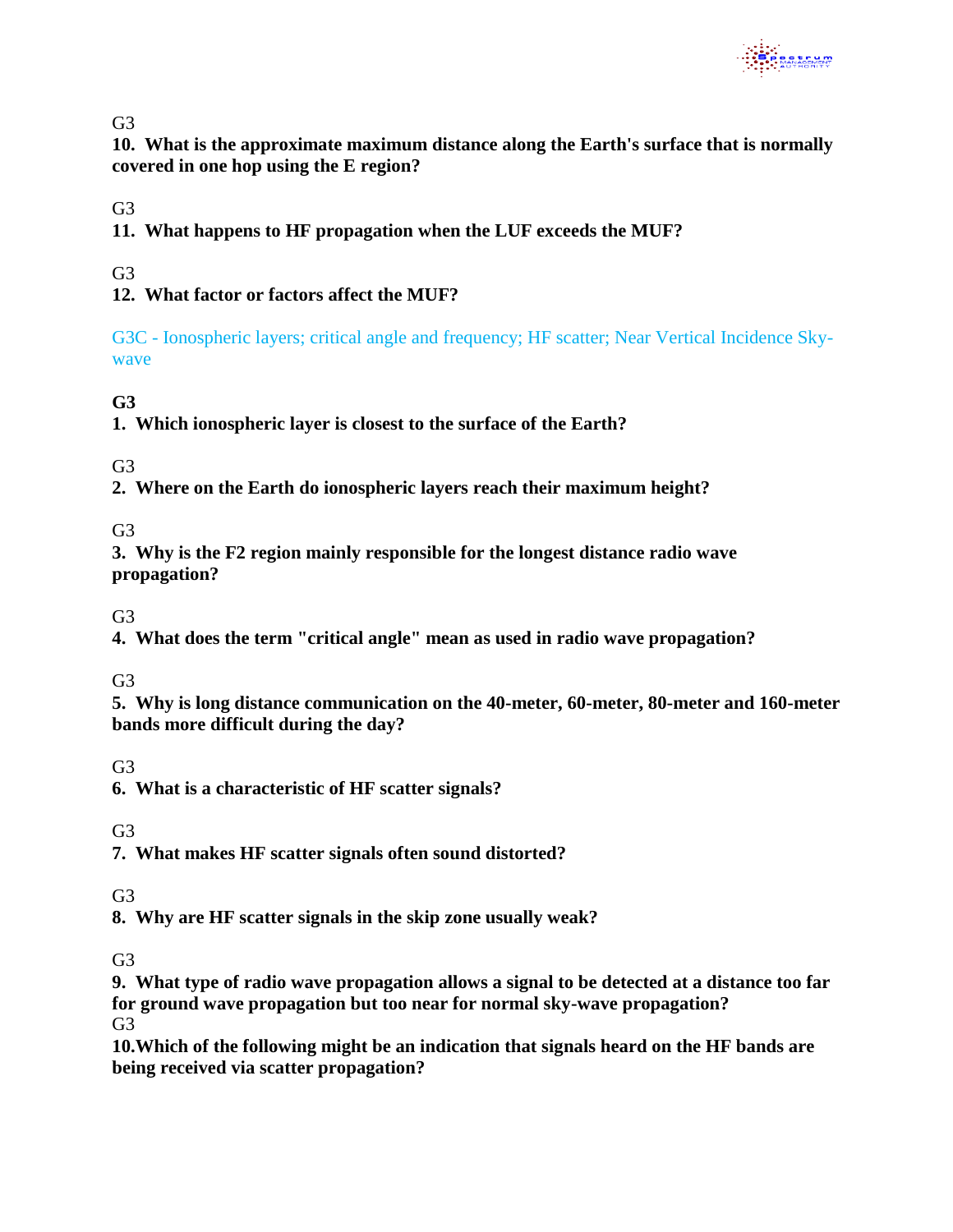

**11. Which of the following antenna types will be most effective for skip communications on 40-meters during the day?**

G<sub>3</sub>

**12. Which ionospheric layer is the most absorbent of long skip signals during daylight hours on frequencies below 10 MHz?**

G<sub>3</sub>

**13. What is Near Vertical Incidence Sky-wave (NVIS) propagation?**

# SUBELEMENT G4 - AMATEUR RADIO PRACTICES

G4A – Station Operation and set up

 $G<sub>4</sub>$ 

**1. What is the purpose of the "notch filter" found on many HF transceivers?**

 $G<sub>4</sub>$ 

**2. What is one advantage of selecting the opposite or "reverse" sideband when receiving CW signals on a typical HF transceiver?**

 $G4$ 

**3. What is normally meant by operating a transceiver in "split" mode?**

G4

**4. What reading on the plate current meter of a vacuum tube RF power amplifier indicates correct adjustment of the plate tuning control?**

 $G4$ 

**5. What is a reason to use Automatic Level Control (ALC) with an RF power amplifier?**

 $G4$ 

**6. What type of device is often used to match transmitter output impedance to an impedance not equal to 50 ohms?**

 $G4$ 

**7. What condition can lead to permanent damage to a solid-state RF power amplifier?**

 $G<sub>4</sub>$ 

**8. What is the correct adjustment for the load or coupling control of a vacuum tube RF power amplifier?**

 $G<sub>4</sub>$ 

**9. Why is a time delay sometimes included in a transmitter keying circuit?**

 $G4$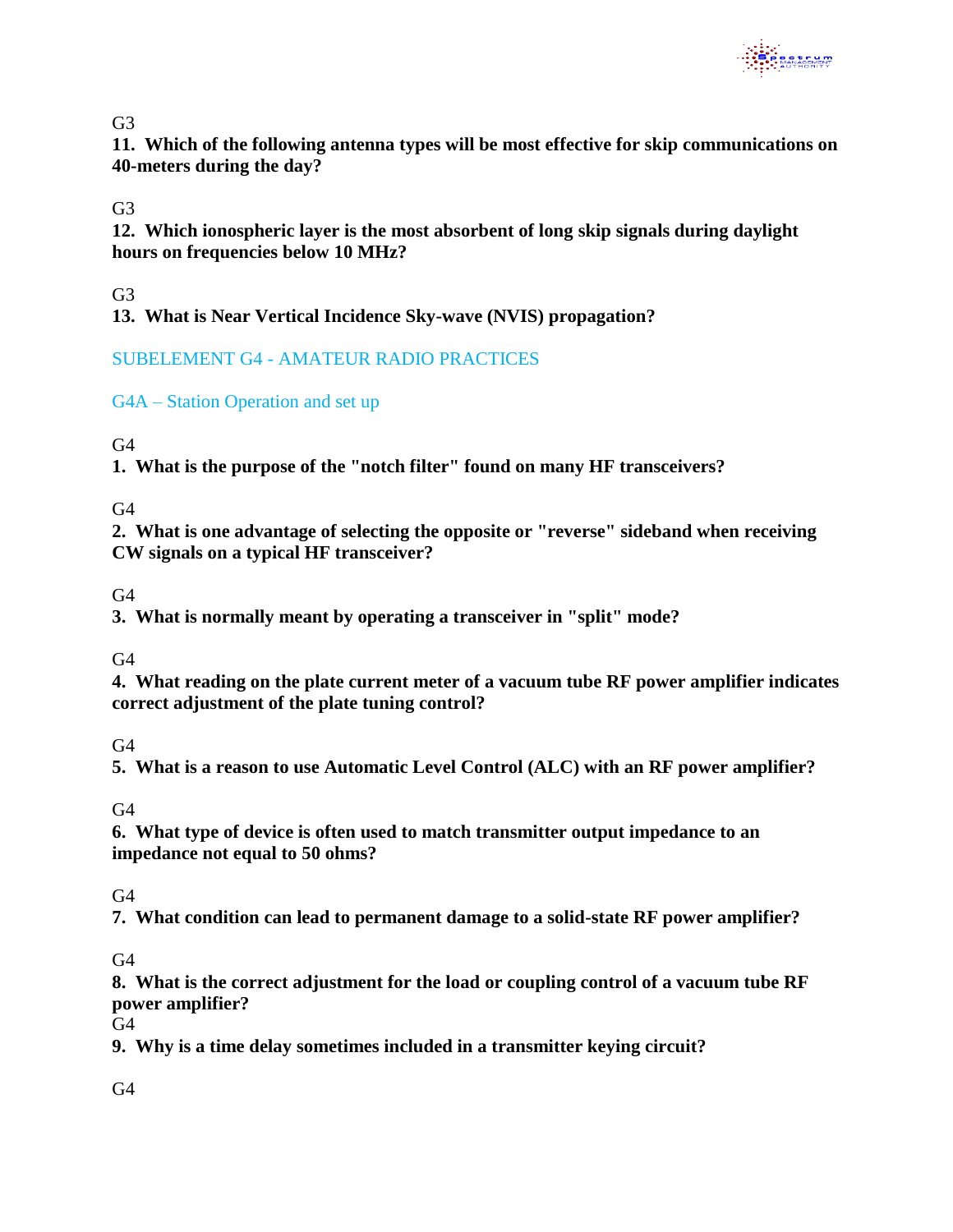

**10. What is the purpose of an electronic keyer?**

 $G4$ 

**11. Which of the following is a use for the IF shift control on a receiver?**

 $G<sub>4</sub>$ 

**12. Which of the following is a common use for the dual VFO feature on a transceiver?** 

 $G<sub>4</sub>$ 

**13. What is one reason to use the attenuator function that is present on many HF transceivers?**

 $G4$ 

**14. What is likely to happen if a transceiver's ALC system is not set properly when transmitting AFSK signals with the radio using single sideband mode?**

 $G<sub>4</sub>$ 

**15. Which of the following can be a symptom of transmitted RF being picked up by an audio cable carrying AFSK data signals between a computer and a transceiver?**

G4B - Test and monitoring equipment; two-tone test

 $G4$ 

**1. What item of test equipment contains horizontal and vertical channel amplifiers?**

G4

**2. Which of the following is an advantage of an oscilloscope versus a digital voltmeter?**

 $G4$ 

**3. Which of the following is the best instrument to use when checking the keying waveform of a CW transmitter?**

 $G4$ 

**4. What signal source is connected to the vertical input of an oscilloscope when checking the RF envelope pattern of a transmitted signal?**

 $G4$ 

**5. Why is high input impedance desirable for a voltmeter?**

 $G<sub>4</sub>$ 

**6. What is an advantage of a digital voltmeter as compared to an analog voltmeter?**

 $G4$ 

**7. What signals are used to conduct a two-tone test?**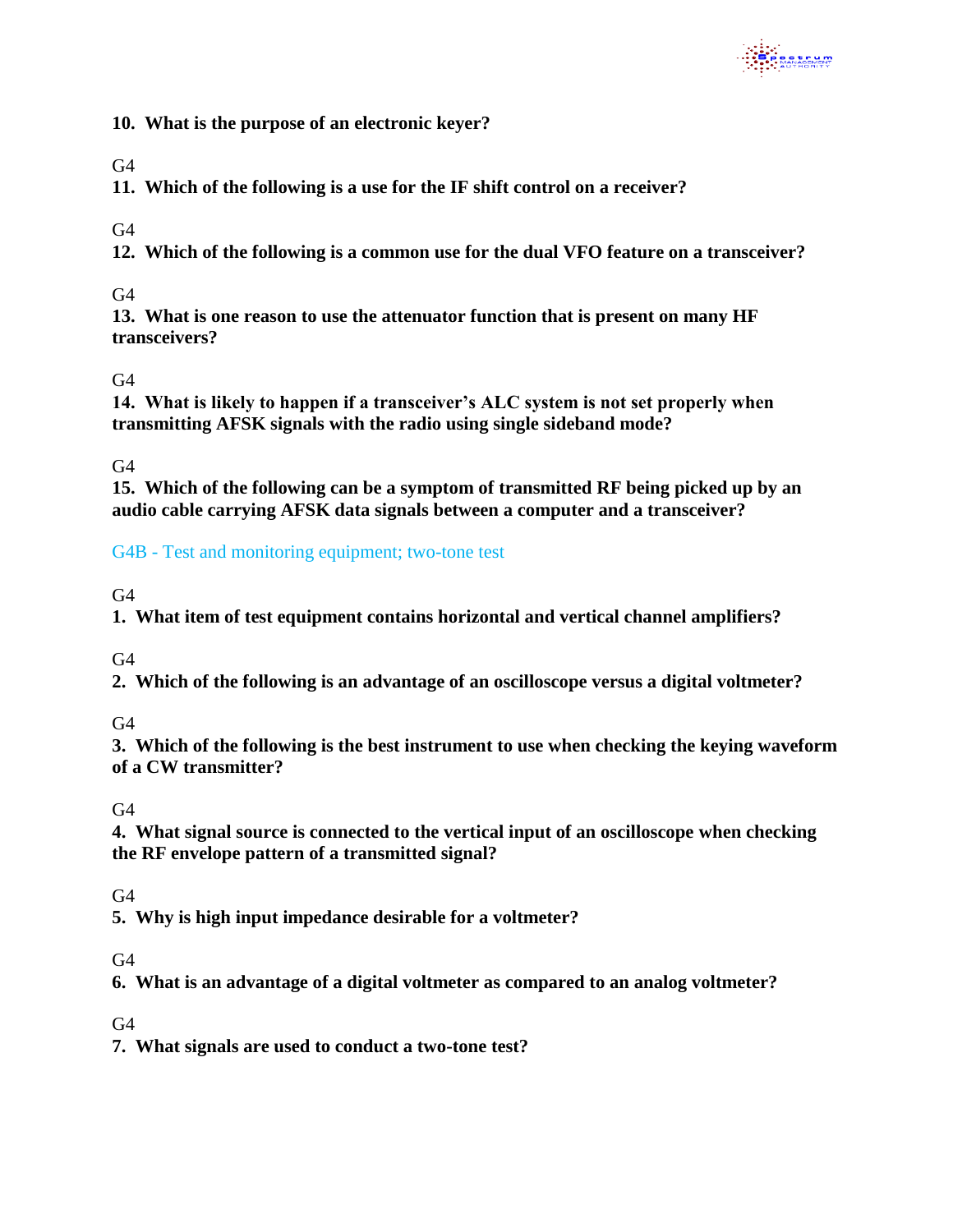

**8. Which of the following instruments may be used to monitor relative RF output when making antenna and transmitter adjustments?**

 $G4$ 

**9. Which of the following can be determined with a field strength meter?**

 $G4$ 

**10. Which of the following can be determined with a directional wattmeter?**

 $G4$ 

**11. Which of the following must be connected to an antenna analyzer when it is being used for SWR measurements?**

 $G<sub>4</sub>$ 

**12. What problem can occur when making measurements on an antenna system with an antenna analyzer?** 

 $G4$ 

**13. What is a use for an antenna analyzer other than measuring the SWR of an antenna system?** 

 $G4$ 

**14. What is an instance in which the use of an instrument with analog readout may be preferred over an instrument with a digital readout?**

 $G4$ 

**15. What type of transmitter performance does a two-tone test analyze?**

G4C - Interference with consumer electronics; grounding; DSP

 $G4$ 

**1. Which of the following might be useful in reducing RF interference to audio frequency devices?**

 $G4$ 

**2. Which of the following could be a cause of interference covering a wide range of frequencies?** 

 $G4$ 

**3. What sound is heard from an audio device or telephone if there is interference from a nearby single sideband phone transmitter?**

 $G4$ 

**4. What is the effect on an audio device or telephone system if there is interference from a nearby CW transmitter?**

G4

**5. What might be the problem if you receive an RF burn when touching your equipment while transmitting on an HF band, assuming the equipment is connected to a ground rod?**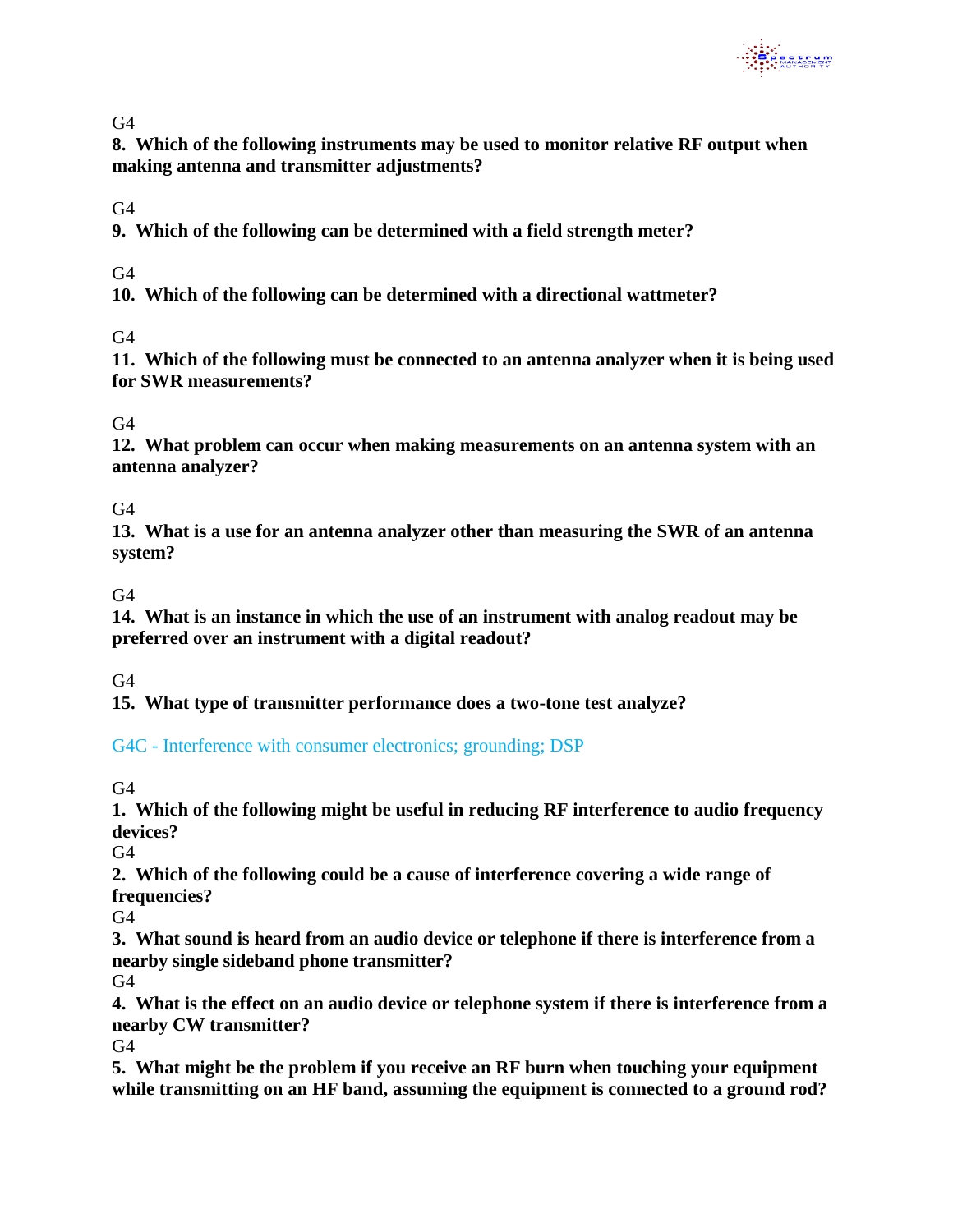

**6. What effect can be caused by a resonant ground connection?**

 $G4$ 

**7. What is one good way to avoid unwanted effects of stray RF energy in an amateur**   $G4$ 

**8. Which of the following would reduce RF interference caused by common-mode current on an audio cable?**

 $G4$ 

**9. How can a ground loop be avoided?**

G4

**10. What could be a symptom of a ground loop somewhere in your station?**

G4

**11. Which of the following is a function of a digital signal processor?**

**12. Which of the following is an advantage of a receiver DSP IF filter as compared to an analog filter?** 

G4

**13. Which of the following can perform automatic notching of interfering carriers?**

G4D - Speech processors; S meters; sideband operation near band edges

G4

**1. What is the purpose of a speech processor as used in a modern transceiver?**  $G<sub>4</sub>$ 

**2. Which of the following describes how a speech processor affects a transmitted single sideband phone signal?**

G4

**3. Which of the following can be the result of an incorrectly adjusted speech processor?**  $G4$ 

**4. What does an S meter measure?**

 $G4$ 

**5. How does a signal that reads 20 dB over S9 compare to one that reads S9 on a receiver, assuming a properly calibrated S meter?**

 $G<sub>4</sub>$ 

**6. Where is an S meter found?**

 $G4$ 

**7. How much must the power output of a transmitter be raised to change the**

**S meter reading on a distant receiver from S8 to S9?**

 $G<sub>4</sub>$ 

**8. What frequency range is occupied by a 3 kHz LSB signal when the displayed carrier frequency is set to 7.178 MHz?** 

 $G4$ 

**9. What frequency range is occupied by a 3 kHz USB signal with the displayed carrier frequency set to 14.347 MHz?**

**10. How close to the lower edge of the 40-meter General Class phone segment should your displayed carrier frequency be when using 3 kHz wide LSB?**

 $G4$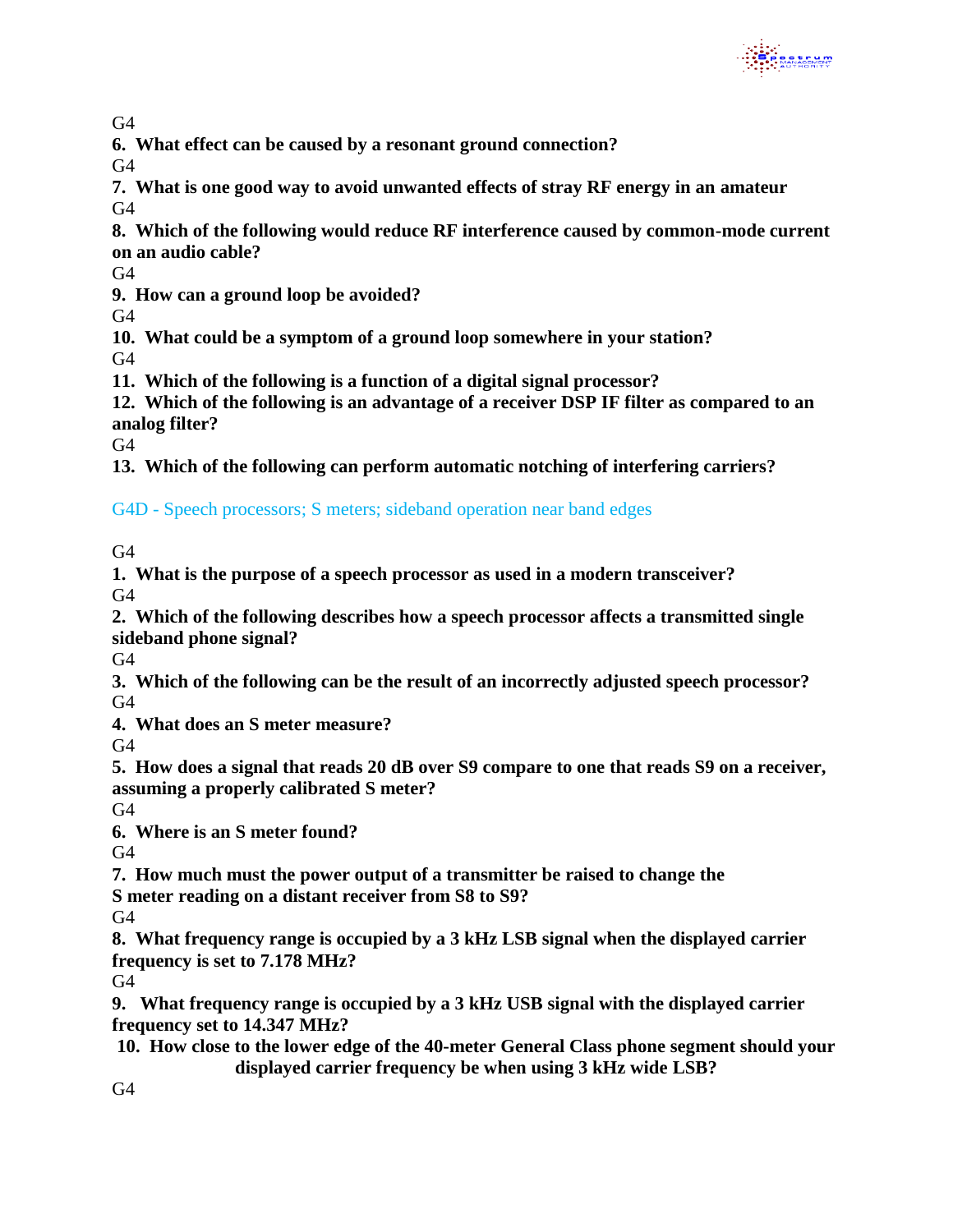

**11. How close to the upper edge of the 20-meter Cass B band should your displayed carrier frequency be when using 3 kHz wide USB?** 

G4E - HF mobile radio installations; emergency and battery powered operation

 $G4$ 

**1. What is the purpose of a capacitance hat on a mobile antenna?**  $G<sub>4</sub>$ 

**2. What is the purpose of a corona ball on a HF mobile antenna?** G4

**3. Which of the following direct, fused power connections would be the best for a 100 watt HF mobile installation?** 

 $G<sub>4</sub>$ 

**4. Why is it best NOT to draw the DC power for a 100 watt HF transceiver from a vehicle's auxiliary power socket?**

G4

**5. Which of the following most limits the effectiveness of an HF mobile transceiver operating in the 75-meter band?**

G4

**6. What is one disadvantage of using a shortened mobile antenna as opposed to a full size antenna?**

 $G4$ 

**7. Which of the following may cause interference to be heard in the receiver of an HF radio installed in a recent model vehicle?**

G4

**8. What is the name of the process by which sunlight is changed directly into electricity?**  $G4$ 

**9. What is the approximate open-circuit voltage from a fully illuminated silicon photovoltaic cell?**

 $G4$ 

**10.What is the reason that a series diode is connected between a solar panel and a storage battery that is being charged by the panel?**

 $G4$ 

**11. Which of the following is a disadvantage of using wind as the primary source of power for an emergency station?**

# SUBELEMENT G5 – ELECTRICAL PRINCIPLES

G5A – Reactance; inductance; capacitance; impedance; impedance matching

 $G4$ 

**10.What is the reason that a series diode is connected between a solar panel and a storage battery that is being charged by the panel?**

 $G4$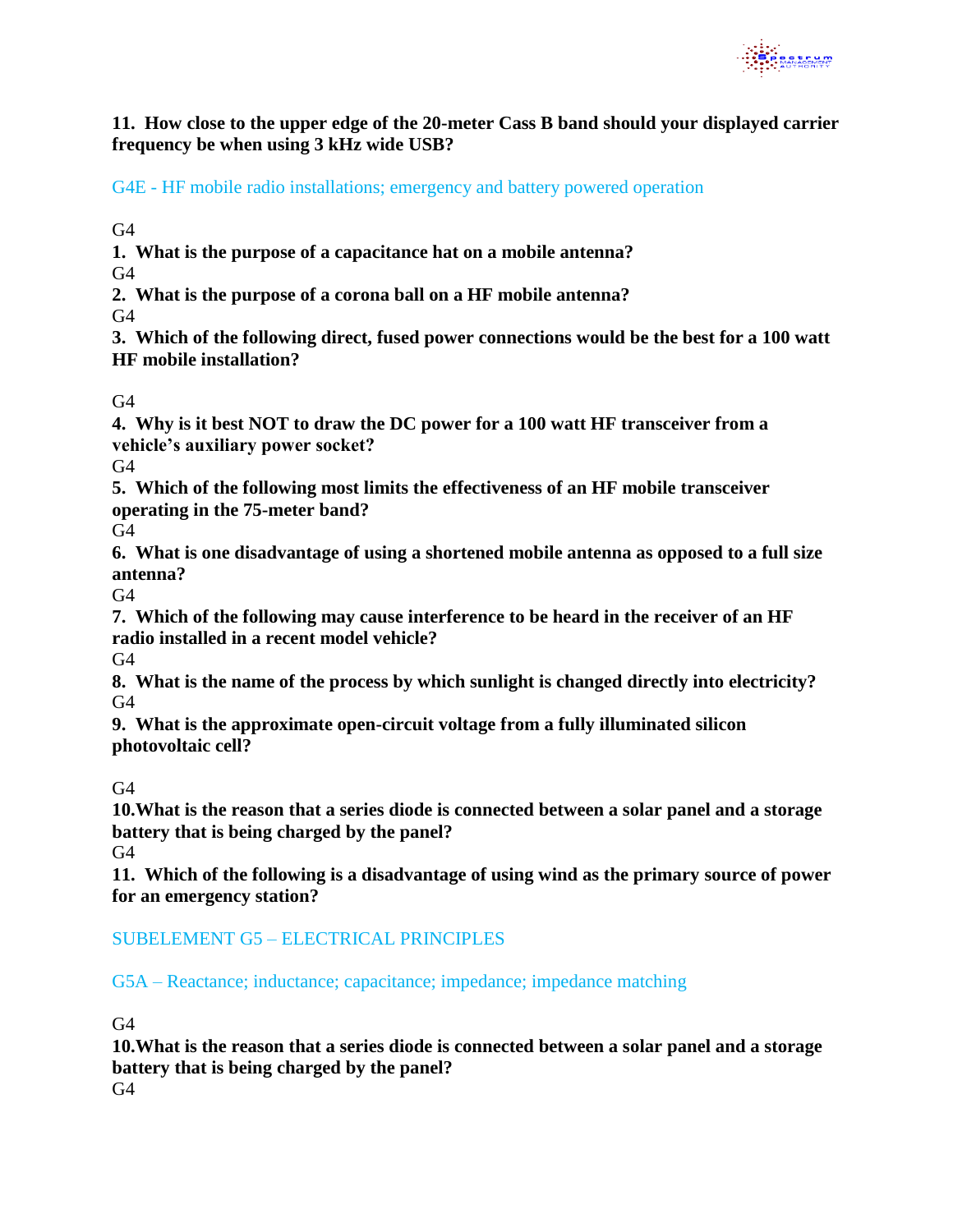

**11. Which of the following is a disadvantage of using wind as the primary source of power for an emergency station?**

; inductance; capacitance; impedance; impedance matching

 $G<sub>5</sub>$ 

**1. What is impedance?**

 $G<sub>5</sub>$ 

**2. What is reactance?**

 $G<sub>5</sub>$ 

**3. Which of the following causes opposition to the flow of alternating current in an inductor?**

G5

**4. Which of the following causes opposition to the flow of alternating current in a capacitor?**

 $G<sub>5</sub>$ 

**5. How does an inductor react to AC?**

 $G<sub>5</sub>$ 

**6. How does a capacitor react to AC?**

 $G<sub>5</sub>$ 

**7. What happens when the impedance of an electrical load is equal to the output impedance of a power source, assuming both impedances are resistive?** 

 $G<sub>5</sub>$ 

**8. Why is impedance matching important?**

 $G<sub>5</sub>$ 

**9. What unit is used to measure reactance?**

G5

**10. What unit is used to measure impedance?**

 $G<sub>5</sub>$ 

**11. Which of the following describes one method of impedance matching between two AC circuits?**

 $G<sub>5</sub>$ 

**12. What is one reason to use an impedance matching transformer?**

 $G<sub>5</sub>$ 

**13. Which of the following devices can be used for impedance matching at radio frequencies?**

 $G<sub>5</sub>$ 

**9. What unit is used to measure reactance?**

 $G<sub>5</sub>$ 

**10. What unit is used to measure impedance?**

G5

**11. Which of the following describes one method of impedance matching between two AC circuits?**

 $G<sub>5</sub>$ 

**12. What is one reason to use an impedance matching transformer?**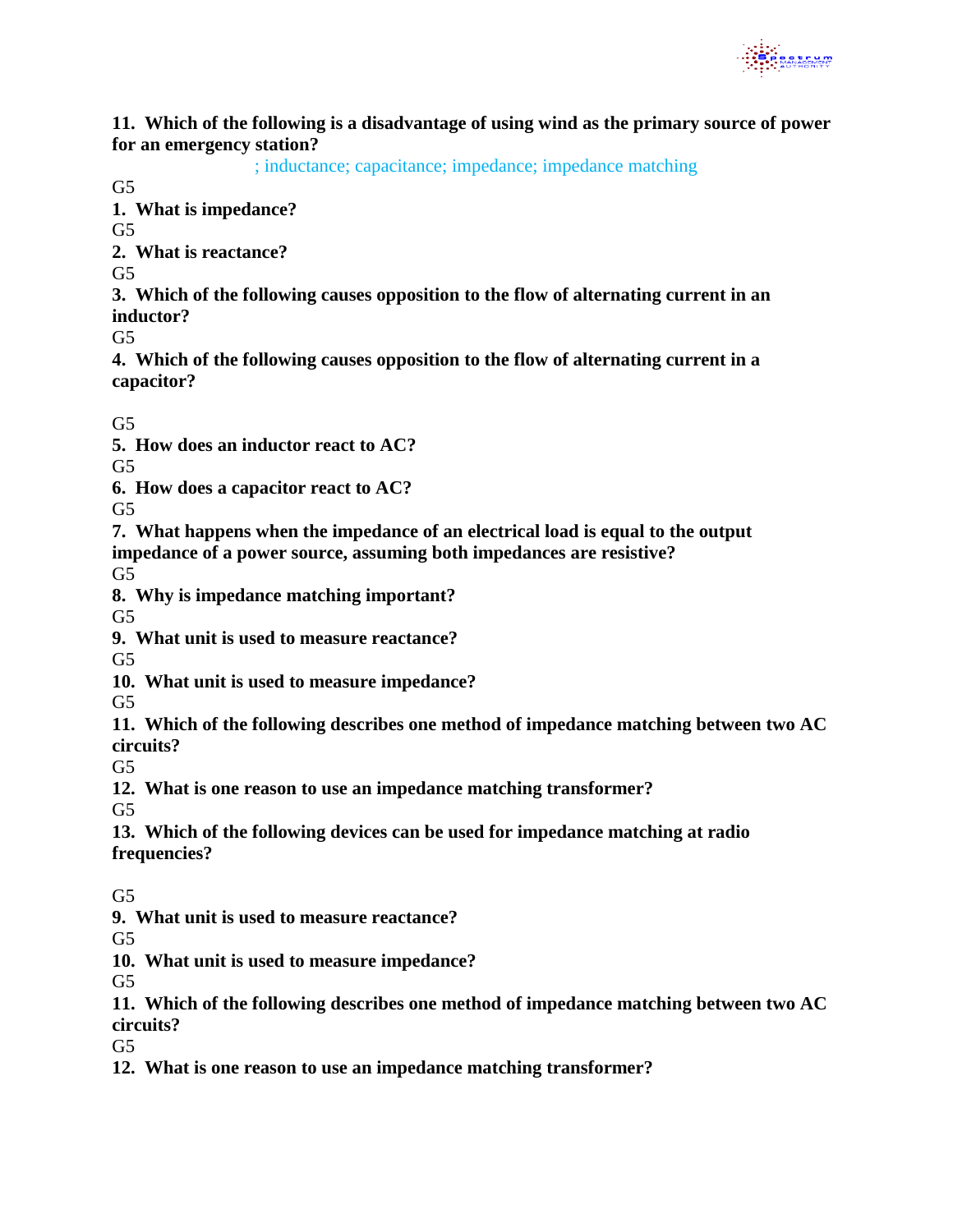

G5B - The Decibel; current and voltage dividers; electrical power calculations; sine wave rootmean-square (RMS) values; PEP calculations

 $G<sub>5</sub>$ 

**1. What dB change represents a two-times increase or decrease in power?**  $G5$ 

**2. How does the total current relate to the individual currents in each branch of a purely resistive parallel circuit?**

 $G<sub>5</sub>$ 

**3. How many watts of electrical power are used if 400 VDC is supplied to an 800 ohm load?**

 $G<sub>5</sub>$ 

**4. How many watts of electrical power are used by a 12 VDC light bulb that draws 0.2 amperes?**

 $G<sub>5</sub>$ 

**5. How many watts are dissipated when a current of 7.0 milliamperes flows through 1.25 kilohms resistance?**

 $G<sub>5</sub>$ 

**6. What is the output PEP from a transmitter if an oscilloscope measures 200 volts peakto-peak across a 50 ohm dummy load connected to the transmitter output?** G5

**7. What value of an AC signal produces the same power dissipation in a resistor as a DC voltage of the same value?** 

 $G<sub>5</sub>$ 

**8. What is the RMS voltage of a sine wave with a value of 17 volts peak?** 

 $G<sub>5</sub>$ 

**9. What percentage of power loss would result from a transmission line loss of 1 dB?**  $G<sub>5</sub>$ 

**10. What is the ratio of peak envelope power to average power for an unmodulated carrier?**

 $G<sub>5</sub>$ 

**11. What would be the RMS voltage across a 50 ohm dummy load dissipating 1200 watts?**  $G<sub>5</sub>$ 

**12. What is the output PEP of an unmodulated carrier if an average reading wattmeter connected to the transmitter output indicates 1060 watts?**

 $G<sub>5</sub>$ 

**13. What is the output PEP from a transmitter if an oscilloscope measures 500 volts peakto-peak across a 50 ohm resistive load connected to the transmitter output?**

G5C – Resistors, capacitors, and inductors in series and parallel; transformers

 $G<sub>5</sub>$ 

**1. What causes a voltage to appear across the secondary winding of a transformer when an AC voltage source is connected across its primary winding?**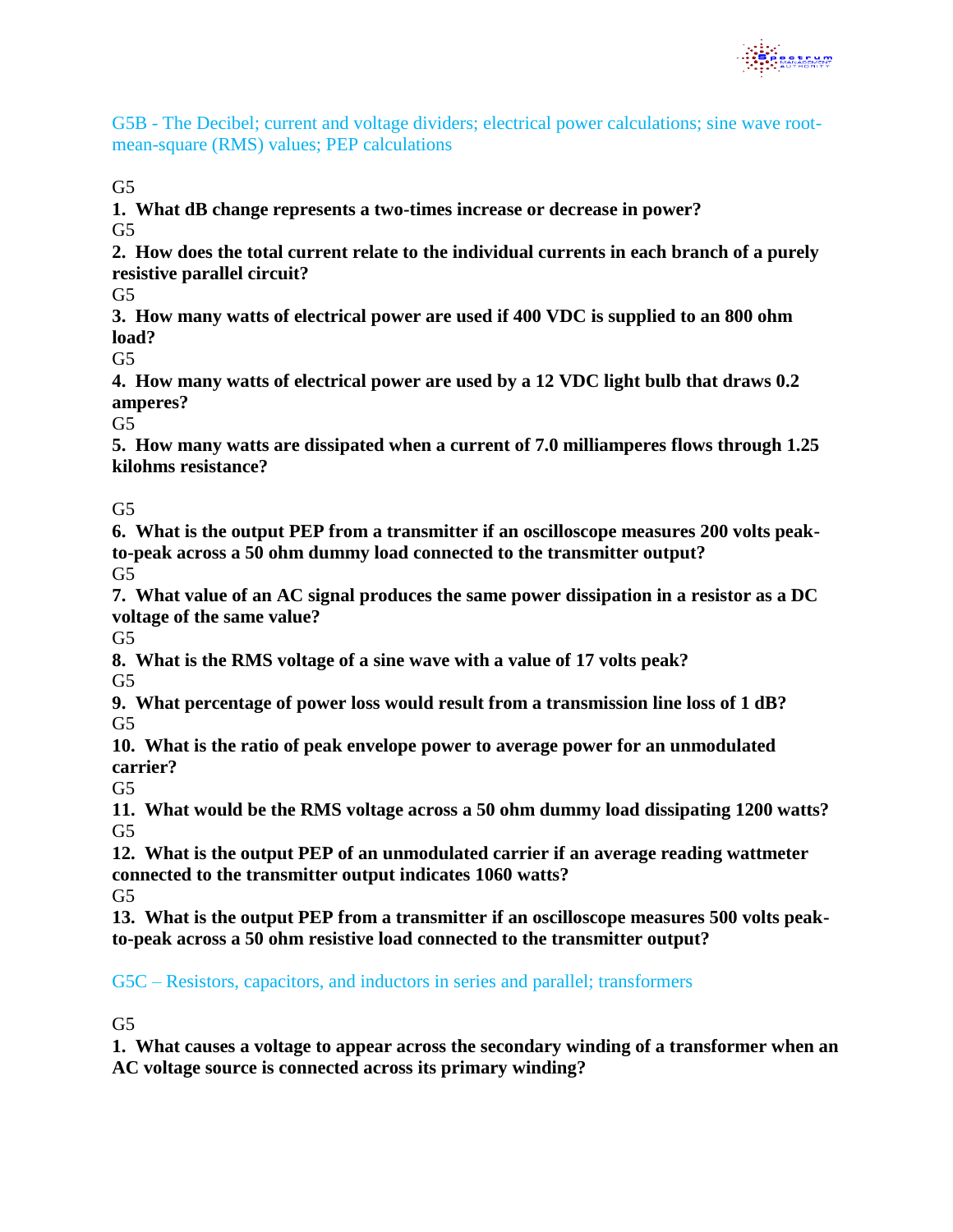

 $G<sub>5</sub>$ 

**2. What happens if you reverse the primary and secondary windings of a 4:1 voltage step down transformer?**

 $G<sub>5</sub>$ 

**3. Which of the following components should be added to an existing resistor to increase the resistance?**

 $G<sub>5</sub>$ 

**4. What is the total resistance of three 100 ohm resistors in parallel?**

 $G<sub>5</sub>$ 

**5. If three equal value resistors in series produce 450 ohms, what is the value of each resistor?**

 $G<sub>5</sub>$ 

**6. What is the RMS voltage across a 500-turn secondary winding in a transformer if the 2250-turn primary is connected to 120 VAC?**

 $G<sub>5</sub>$ 

**7. What is the turns ratio of a transformer used to match an audio amplifier having 600 ohm output impedance to a speaker having 4 ohm impedance?**

 $G<sub>5</sub>$ 

**8. What is the equivalent capacitance of two 5.0 nanofarad capacitors and one 750 picofarad capacitor connected in parallel?**

G5

**9. What is the capacitance of three 100 microfarad capacitors connected in series?**

 $G<sub>5</sub>$ 

**10. What is the inductance of three 10 millihenry inductors connected in parallel?**

 $G<sub>5</sub>$ 

**2. What happens if you reverse the primary and secondary windings of a 4:1 voltage step down transformer?**

 $G<sub>5</sub>$ 

**3. Which of the following components should be added to an existing resistor to increase the resistance?**

 $G<sub>5</sub>$ 

**4. What is the total resistance of three 100 ohm resistors in parallel?**  $G<sub>5</sub>$ 

**5. If three equal value resistors in series produce 450 ohms, what is the value of each resistor?**

 $G<sub>5</sub>$ 

**6. What is the RMS voltage across a 500-turn secondary winding in a transformer if the 2250-turn primary is connected to 120 VAC?**

 $G<sub>5</sub>$ 

**7. What is the turns ratio of a transformer used to match an audio amplifier having 600 ohm output impedance to a speaker having 4 ohm impedance?**  $G<sub>5</sub>$ 

**8. What is the equivalent capacitance of two 5.0 nanofarad capacitors and one 750 picofarad capacitor connected in parallel?**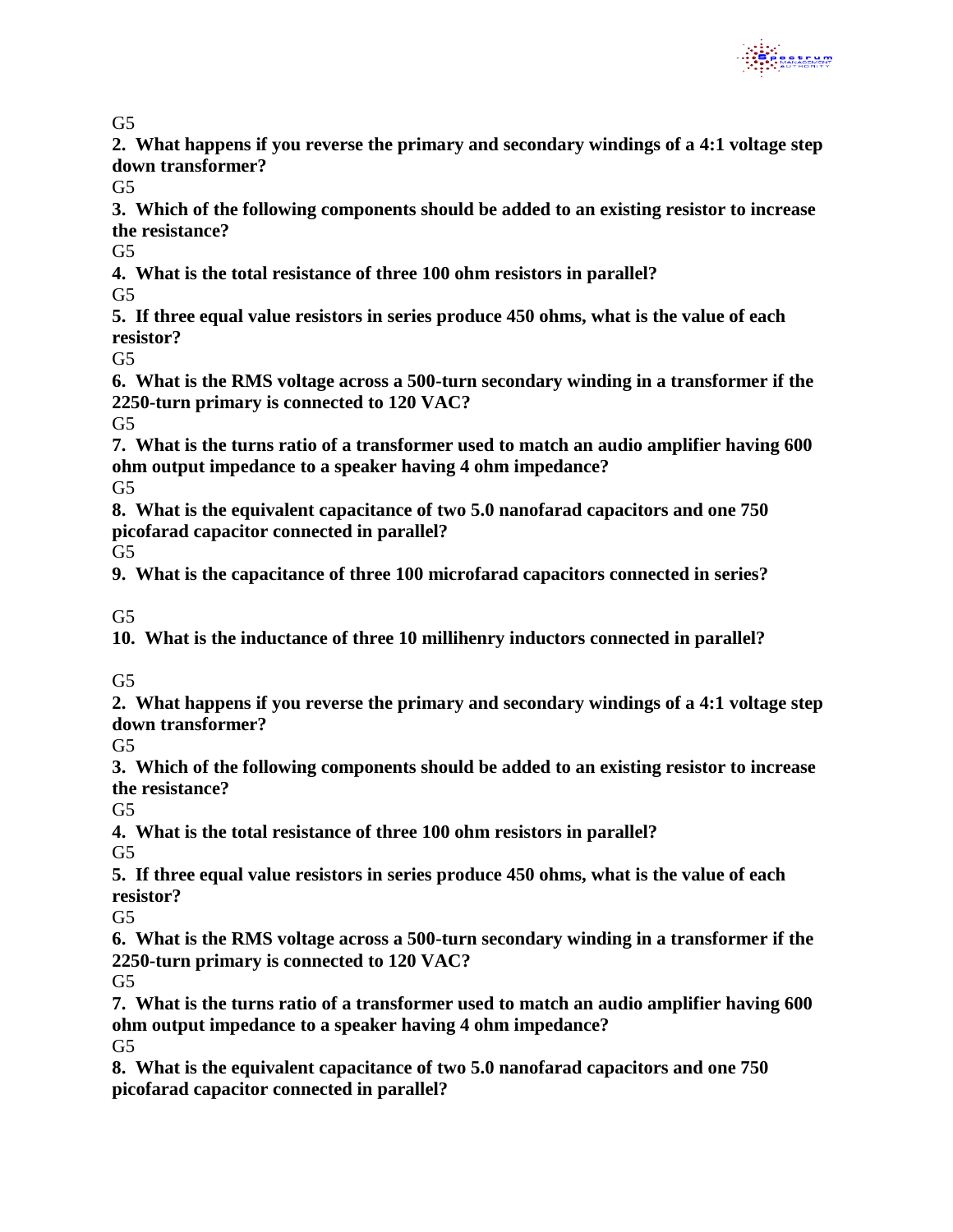

 $G<sub>5</sub>$ 

**9. What is the capacitance of three 100 microfarad capacitors connected in series?**

 $G<sub>5</sub>$ 

**10. What is the inductance of three 10 millihenry inductors connected in parallel?** G5

**11. What is the inductance of a 20 millihenry inductor connected in series with a 50 millihenry inductor?**

 $G<sub>5</sub>$ 

**12. What is the capacitance of a 20 microfarad capacitor connected in series with a 50 microfarad capacitor?**

 $G<sub>5</sub>$ 

**13. Which of the following components should be added to a capacitor to increase the capacitance?**

 $G<sub>5</sub>$ 

**14. Which of the following components should be added to an inductor to increase the inductance?**

 $G<sub>5</sub>$ 

**15. What is the total resistance of a 10 ohm, a 20 ohm, and a 50 ohm resistor connected in parallel?**

G5

**16. Why is the conductor of the primary winding of many voltage step up transformers larger in diameter than the conductor of the secondary winding?**

G5

**17. What is the value in nanofarads (nF) of a 22,000 pF capacitor?**

G5

**18. What is the value in microfarads of a 4700 nanofarad (nF) capacitor?**

SUBELEMENT G6 – CIRCUIT COMPONENTS

G6A – Resistors; Capacitors; Inductors; Rectifiers; solid state diodes and transistors; vacuum tubes; batteries

G6

**1. What is the minimum allowable discharge voltage for maximum life of a standard 12 volt lead acid battery?**

G6

**2. What is an advantage of the low internal resistance of nickel-cadmium batteries?** G6

**3. What is the approximate junction threshold voltage of a germanium diode?**

G6

**4. When is it acceptable to recharge a carbon-zinc primary cell?**

G6

**5. What is the approximate junction threshold voltage of a conventional silicon diode?** G6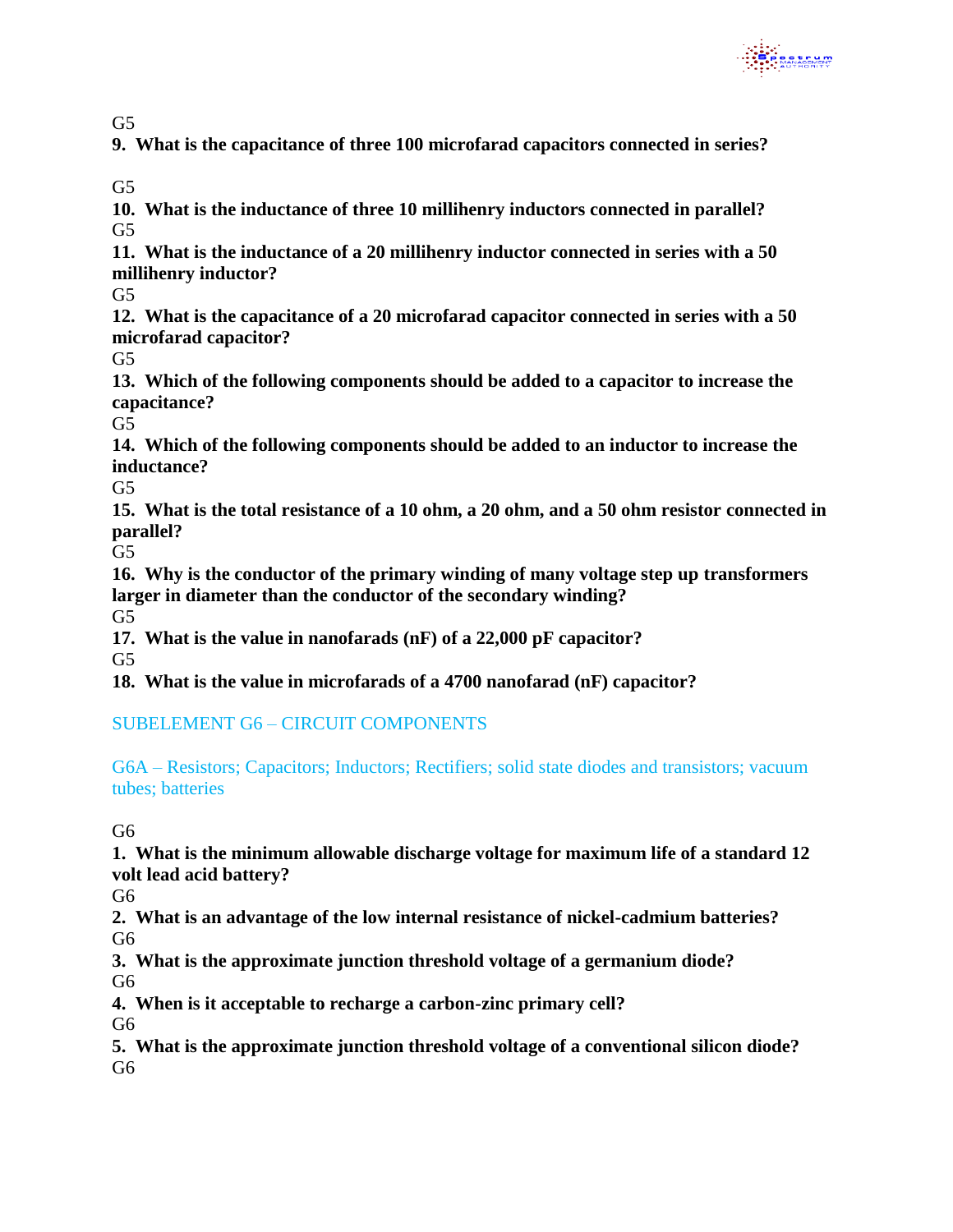

**6. Which of the following is an advantage of using a Schottky diode in an RF switching circuit rather than a standard silicon diode?**

 $G6$ 

**7. What are the stable operating points for a bipolar transistor used as a switch in a logic circuit?**

G<sub>6</sub>

**8. Why must the cases of some large power transistors be insulated from ground?** G<sub>6</sub>

**9. Which of the following describes the construction of a MOSFET?**

G6

**10. Which element of a triode vacuum tube is used to regulate the flow of electrons between cathode and plate?**

G6

**11. Which of the following solid state devices is most like a vacuum tube in its general operating characteristics?**

G6

**12. What is the primary purpose of a screen grid in a vacuum tube?**

G6

**13. Why is the polarity of applied voltages important for polarized capacitors?**

G6

**14. Which of the following is an advantage of ceramic capacitors as compared to other types of capacitors?**

G6

**15. Which of the following is an advantage of an electrolytic capacitor?**

G6

**16. What will happen to the resistance if the temperature of a resistor is increased?** G6

**17. Which of the following is a reason not to use wire-wound resistors in an RF circuit?** G6

**18. What is an advantage of using a ferrite core toroidal inductor?**

G<sub>6</sub>

**19. How should the winding axes of two solenoid inductors be oriented to minimize their mutual inductance?**

G6B - Analog and digital integrated circuits (ICs); microprocessors; memory; I/O devices; microwave ICs (MMICs); display devices

G<sub>6</sub>

**1. Which of the following is an analog integrated circuit?**

G6

**2. What is meant by the term MMIC?**

G6

**3. Which of the following is an advantage of CMOS integrated circuits compared to TTL integrated circuits?**

G6

**4. What is meant by the term ROM?**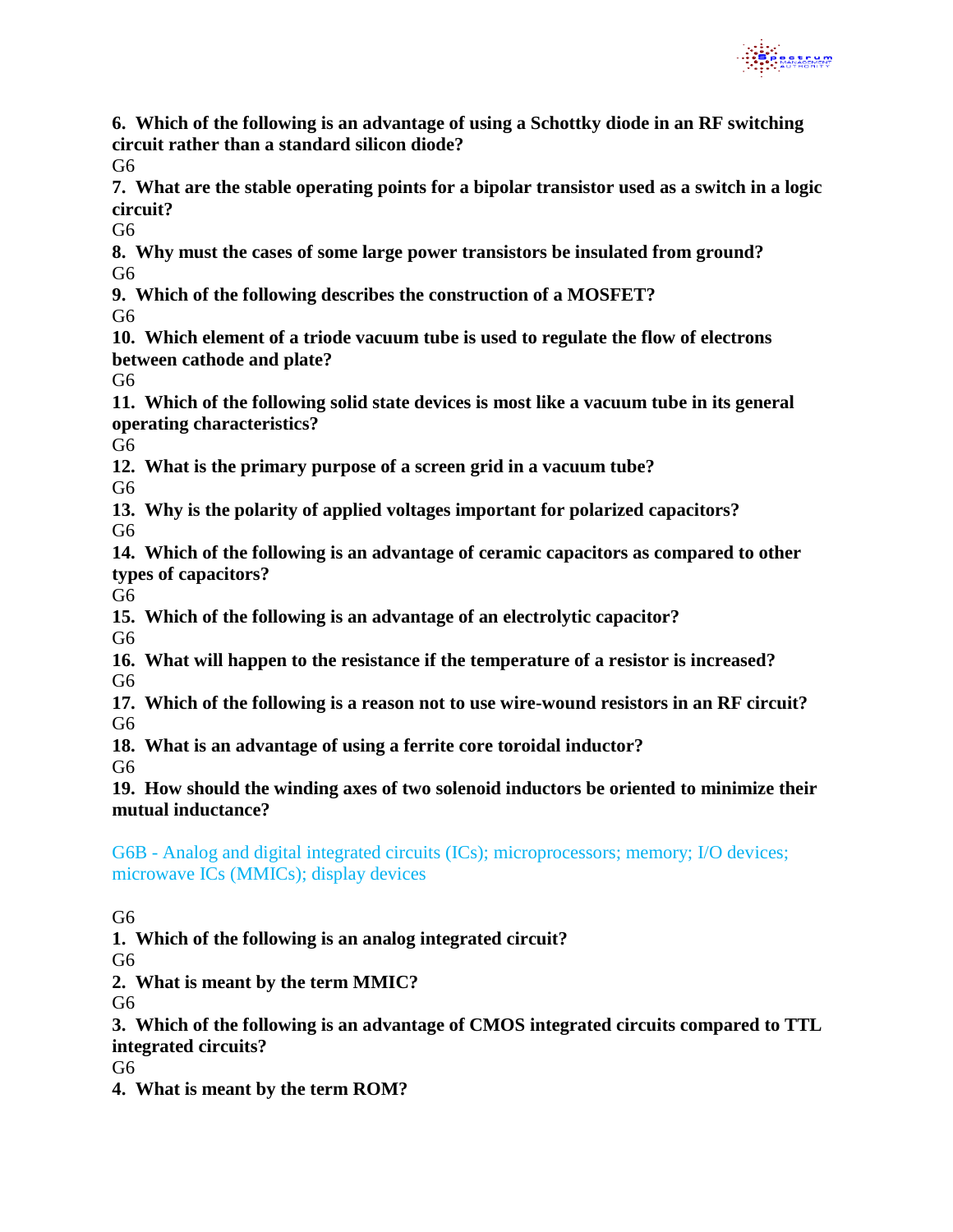

G<sub>6</sub>

**5. What is meant when memory is characterized as non-volatile?**

 $G6$ 

- **6. What kind of device is an integrated circuit operational amplifier?**
- G6
- **4. When is it acceptable to recharge a carbon-zinc primary cell?**
- G<sub>6</sub>
- **5. What is the approximate junction threshold voltage of a conventional silicon diode?** G6
- **6. Which of the following is an advantage of using a Schottky diode in an RF switching circuit rather than a standard silicon diode?**
- $G6$
- **7. What are the stable operating points for a bipolar transistor used as a switch in a logic circuit?**

G6

- **8. Why must the cases of some large power transistors be insulated from ground?** G<sub>6</sub>
- **9. Which of the following describes the construction of a MOSFET?**

 $G6$ 

**10. Which element of a triode vacuum tube is used to regulate the flow of electrons between cathode and plate?**

G6

**11. Which of the following solid state devices is most like a vacuum tube in its general operating characteristics?**

G6

**12. What is the primary purpose of a screen grid in a vacuum tube?**

G6

- **13. Why is the polarity of applied voltages important for polarized capacitors?** G<sub>6</sub>
- **14. Which of the following is an advantage of ceramic capacitors as compared to other types of capacitors?**

G6

**15. Which of the following is an advantage of an electrolytic capacitor?**

G6

- **16. What will happen to the resistance if the temperature of a resistor is increased?** G6
- **17. Which of the following is a reason not to use wire-wound resistors in an RF circuit?** G6
- **18. What is an advantage of using a ferrite core toroidal inductor?**

G6

#### **19. How should the winding axes of two solenoid inductors be oriented to minimize their mutual inductance?**

G6B - Analog and digital integrated circuits (ICs); microprocessors; memory; I/O devices; microwave ICs (MMICs); display devices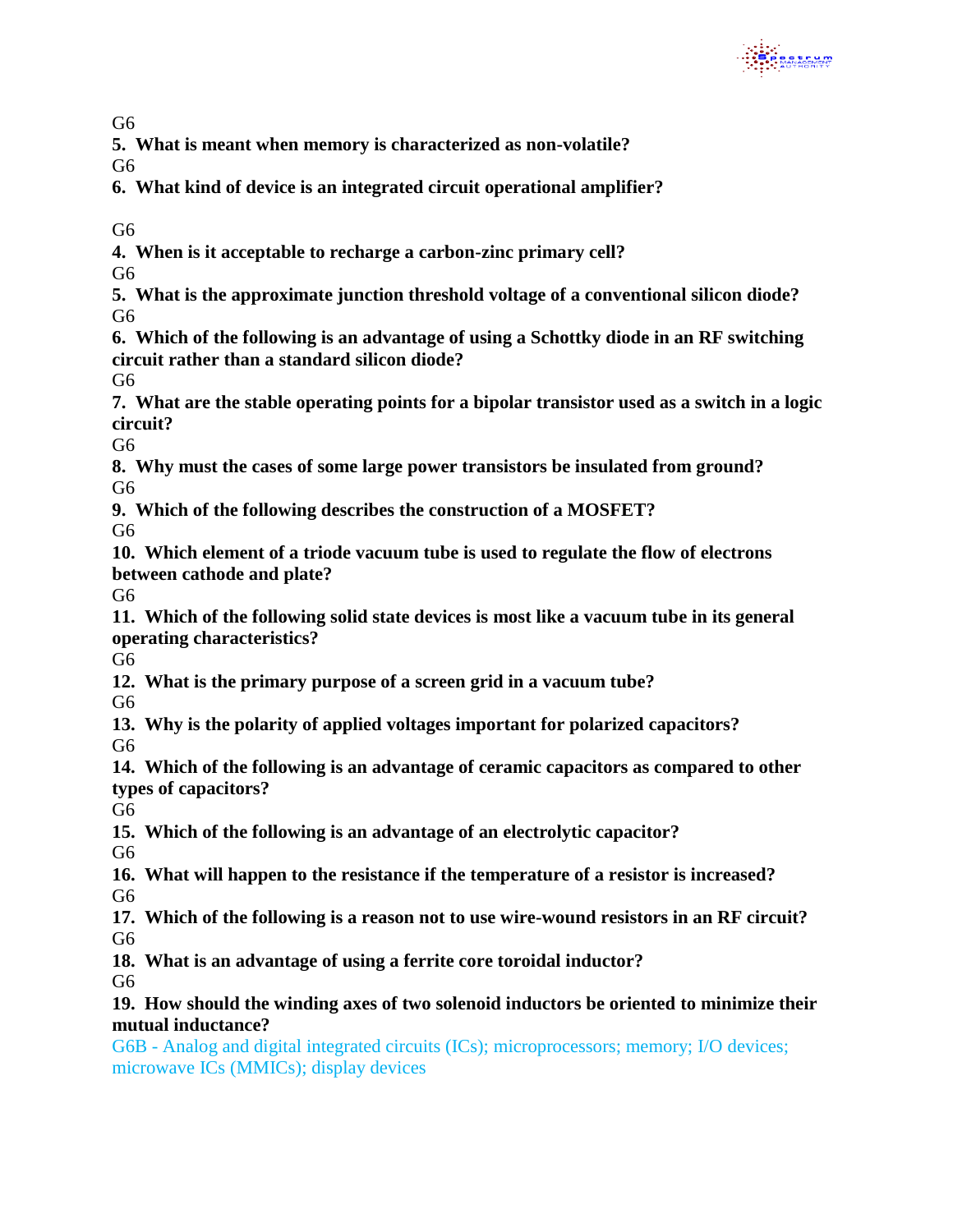

G<sub>6</sub>

**1. Which of the following is an analog integrated circuit?**

G6

**2. What is meant by the term MMIC?**

 $G6$ 

- **3. Which of the following is an advantage of CMOS integrated circuits compared to TTL**
- **integrated circuits?**

G<sub>6</sub>

**4. What is meant by the term ROM?**

G6

**5. What is meant when memory is characterized as non-volatile?**

G6

- **6. What kind of device is an integrated circuit operational amplifier?** G6
- **7. Which of the following is an advantage of an LED indicator compared to an incandescent indicator?**

 $G6$ 

**8. How is an LED biased when emitting light?**

G6

- **9. Which of the following is a characteristic of a liquid crystal display?** G6B10 (A)
- **10. What two devices in an Amateur Radio station might be connected using a USB interface?**

G6

**11. What is a microprocessor?**

G6

**12. Which of the following connectors would be a good choice for a serial data port?**

G6

**13. Which of these connector types is commonly used for RF connections at frequencies up to 150 MHz?**

G6

**14. Which of these connector types is commonly used for audio signals in Amateur Radio stations?** 

G<sub>6</sub>

**15. What is the main reason to use keyed connectors instead of non-keyed types?**

G6

**16. Which of the following describes a type N connector?**

G6

**17. What is the general description of a DIN type connector?**

G<sub>6</sub>

**18. What is a type SMA connector?**

G7 – PRACTICAL CIRCUITS

G7A Power supplies; and schematic symbols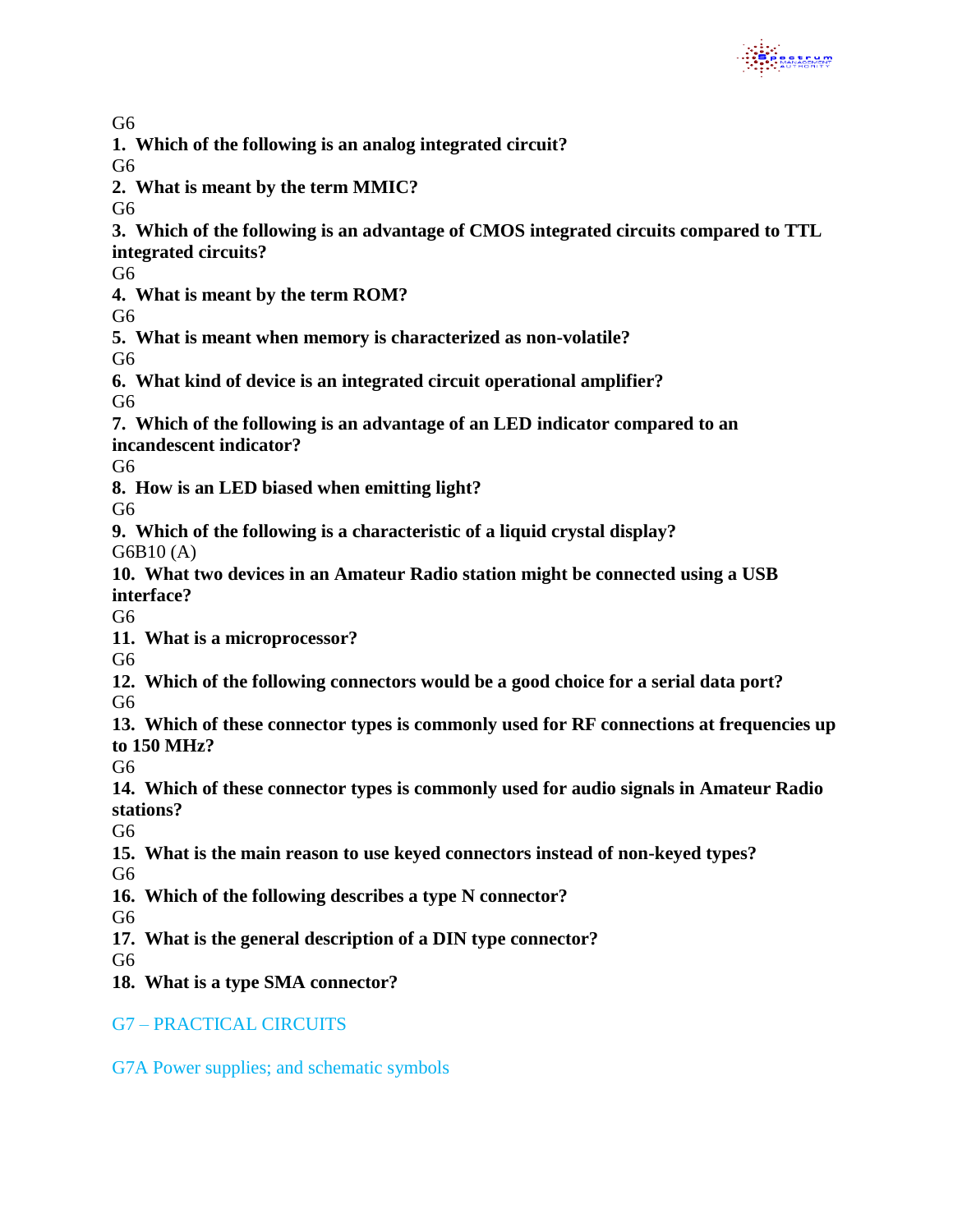

**1. What useful feature does a power supply bleeder resistor provide?**

 $G7$ 

- **2. Which of the following components are used in a power supply filter network?**  $G7$
- **3. What is the peak-inverse-voltage across the rectifiers in a full-wave bridge power supply?**

G7

**4. What is the peak-inverse-voltage across the rectifier in a half-wave power supply?** G7

**5. What portion of the AC cycle is converted to DC by a half-wave rectifier?** G7

**6. What portion of the AC cycle is converted to DC by a full-wave rectifier?** G7

**7. What is the output waveform of an unfiltered full-wave rectifier connected to a resistive load?**

G7

**8. Which of the following is an advantage of a switchmode power supply as compared to a linear power supply?**

G7

**9. Which symbol in figure G7-1 represents a field effect transistor?**

G7

**10. Which symbol in figure G7-1 represents a Zener diode?**

G7

11. Which symbol in figure G7-1 represents an NPN junction transistor?

G7

**12. Which symbol in Figure G7-1 represents a multiple-winding transformer?**

 $G7$ 

**13. Which symbol in Figure G7-1 represents a tapped inductor?**

# G7B - Digital circuits; amplifiers and oscillators

G7

- **1. Complex digital circuitry can often be replaced by what type of integrated circuit?** G7
- **2. Which of the following is an advantage of using the binary system when processing digital signals?**

G7

**3. Which of the following describes the function of a two input AND gate?**

G7

- **4. Which of the following describes the function of a two input NOR gate?** G7
- **5. How many states does a 3-bit binary counter have?**

 $G7$ 

**6. What is a shift register?**

 $G7$ 

**7. What are the basic components of virtually all sine wave oscillators?**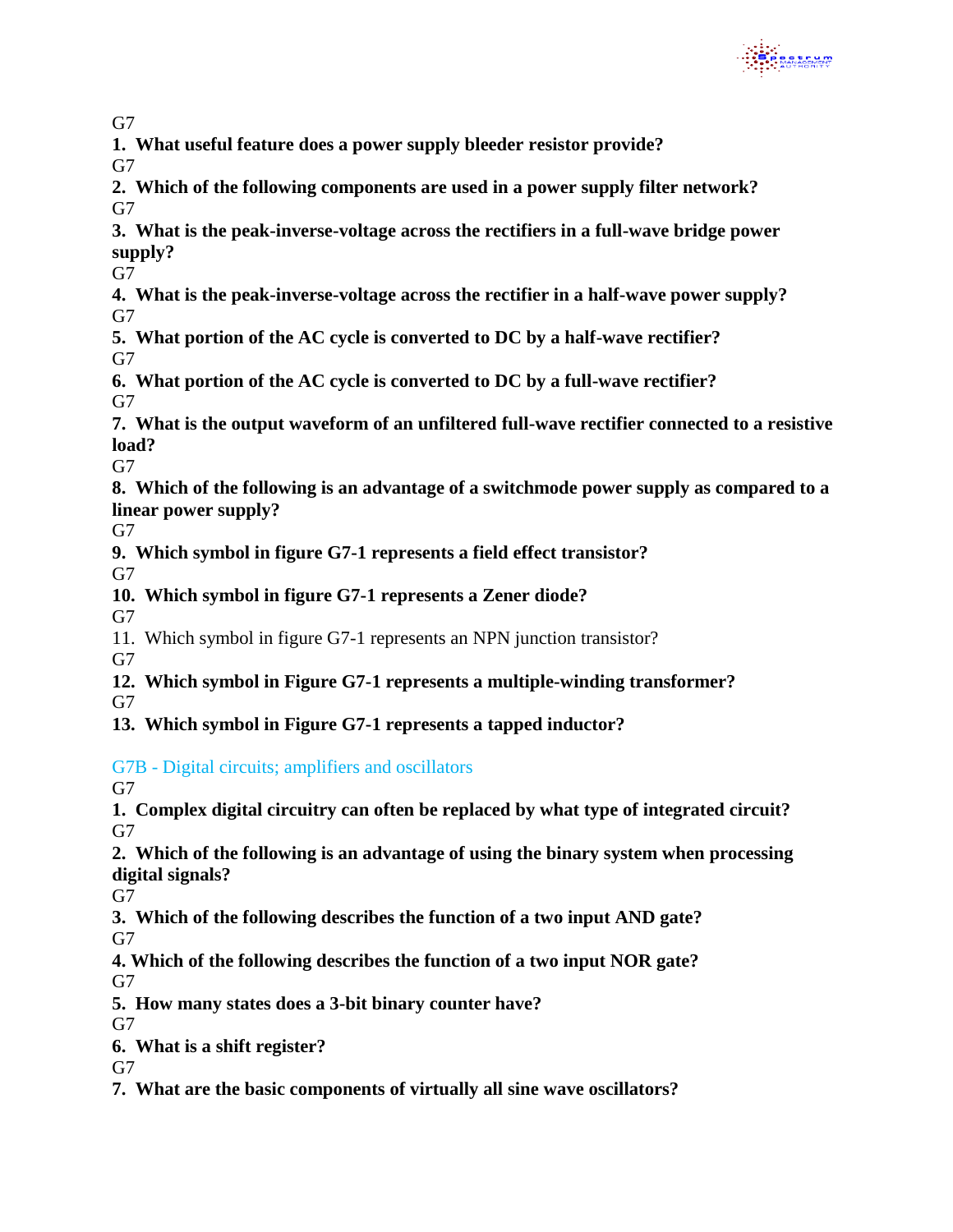

**8. How is the efficiency of an RF power amplifier determined?**

 $G7$ 

**9. What determines the frequency of an LC oscillator?**

G7

**10. Which of the following is a characteristic of a Class A amplifier?**

G7

**11. For which of the following modes is a Class C power stage appropriate for amplifying a modulated signal?**

G7

**12. Which of these classes of amplifiers has the highest efficiency?**

G7

**13. What is the reason for neutralizing the final amplifier stage of a transmitter?**

G7

**14. Which of the following describes a linear amplifier?**

G7C - Receivers and transmitters; filters, oscillators

 $G7$ 

**1. Which of the following is used to process signals from the balanced modulator then send them to the mixer in some single sideband phone transmitters?**

G7

**2. Which circuit is used to combine signals from the carrier oscillator and speech amplifier then send the result to the filter in some single sideband phone transmitters?** G7

**3. What circuit is used to process signals from the RF amplifier and local oscillator then send the result to the IF filter in a superheterodyne receiver?**

G7

**4. What circuit is used to combine signals from the IF amplifier and BFO and send the result to the AF amplifier in some single sideband receivers?**  $G7$ 

**5. Which of the following is an advantage of a transceiver controlled by a direct digital synthesizer (DDS)?**

 $G7$ 

**6. What should be the impedance of a low-pass filter as compared to the impedance of the transmission line into which it is inserted?** 

G7

**7. What is the simplest combination of stages that implement a superheterodyne receiver?**  $G7$ 

**8. What type of circuit is used in many FM receivers to convert signals coming from the IF amplifier to audio?**

G7

**9. Which of the following is needed for a Digital Signal Processor IF filter?**  $G7$ 

**10. How is Digital Signal Processor filtering accomplished?**

 $G7$ 

**11. What is meant by the term "software defined radio" (SDR)?**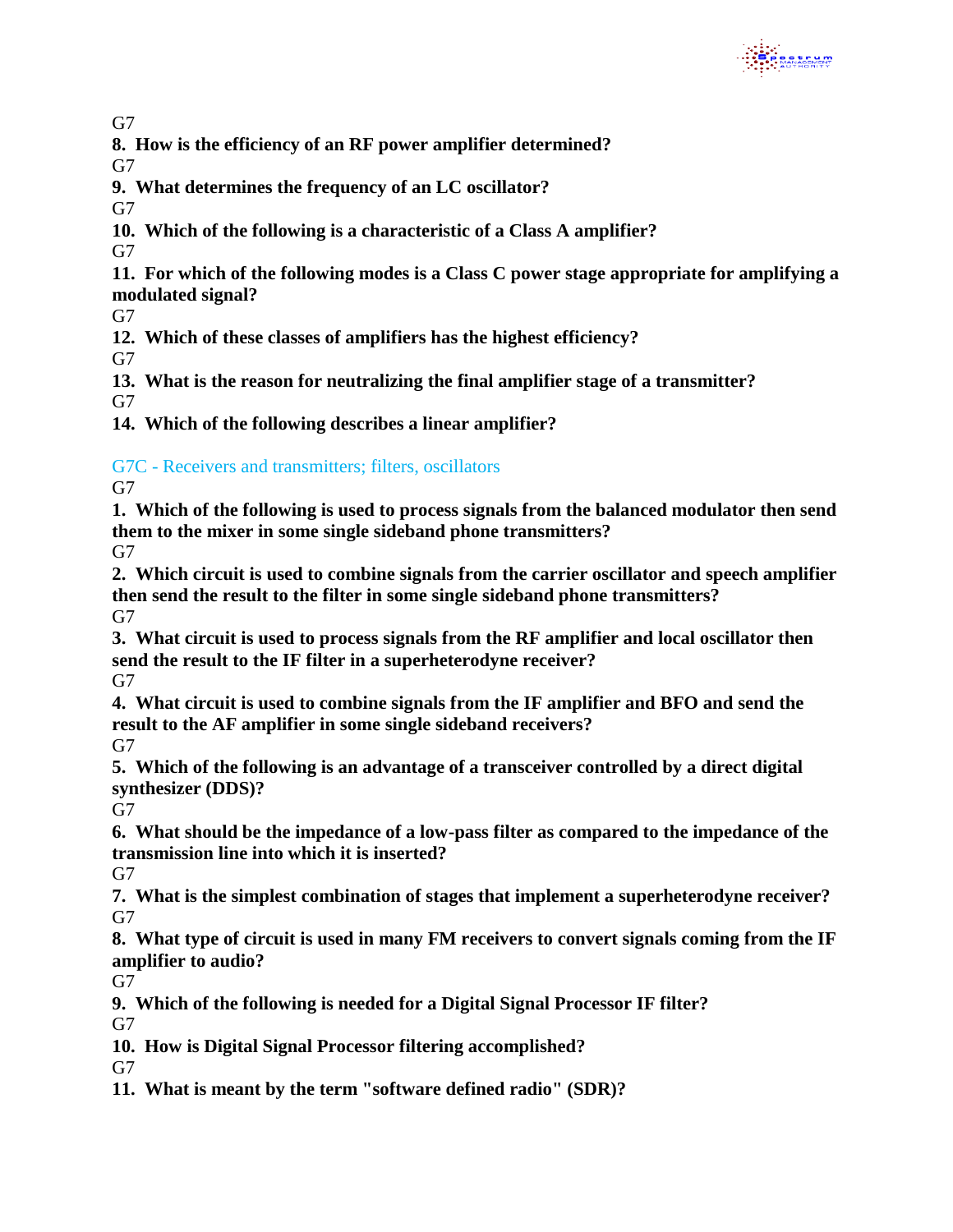

# SUBELEMENT G8 – SIGNALS AND EMISSIONS

G8A - Carriers and modulation: AM; FM; single sideband; modulation envelope; digital modulation; overmodulation

G<sub>8</sub>

**1. How is an FSK signal generated?**

G<sub>8</sub>

**2. What is the name of the process that changes the phase angle of an RF wave to convey information?**

G<sub>8</sub>

**3. What is the name of the process that changes the instantaneous frequency of an RF wave to convey information?**

G8

**4. What emission is produced by a reactance modulator connected to a transmitter RF amplifier stage?**

G8

**5. What type of modulation varies the instantaneous power level of the RF signal?** G8

**6. What is one advantage of carrier suppression in a single sideband phone transmission versus full carrier amplitude modulation?**

G8

**7. Which of the following phone emissions uses the narrowest bandwidth?** G8

**8. Which of the following is an effect of overmodulation?**

G8

**9. What control is typically adjusted for proper ALC setting on an amateur single sideband transceiver?**

G<sub>8</sub>

**10. What is meant by the term flat-topping when referring to a single sideband phone transmission?**

G8

**12. What is the modulation envelope of an AM signal?** 

G8B - Frequency mixing; multiplication; bandwidths of various modes; deviation; duty cycle

G<sub>8</sub>

**1. What receiver stage combines a 14.250 MHz input signal with a 13.795 MHz oscillator signal to produce a 455 kHz intermediate frequency (IF) signal?**

G8

**2. If a receiver mixes a 13.800 MHz VFO with a 14.255 MHz received signal to produce a 455 kHz intermediate frequency (IF) signal, what type of interference will a 13.345 MHz signal produce in the receiver?**

G8

**3. What is another term for the mixing of two RF signals?**

G8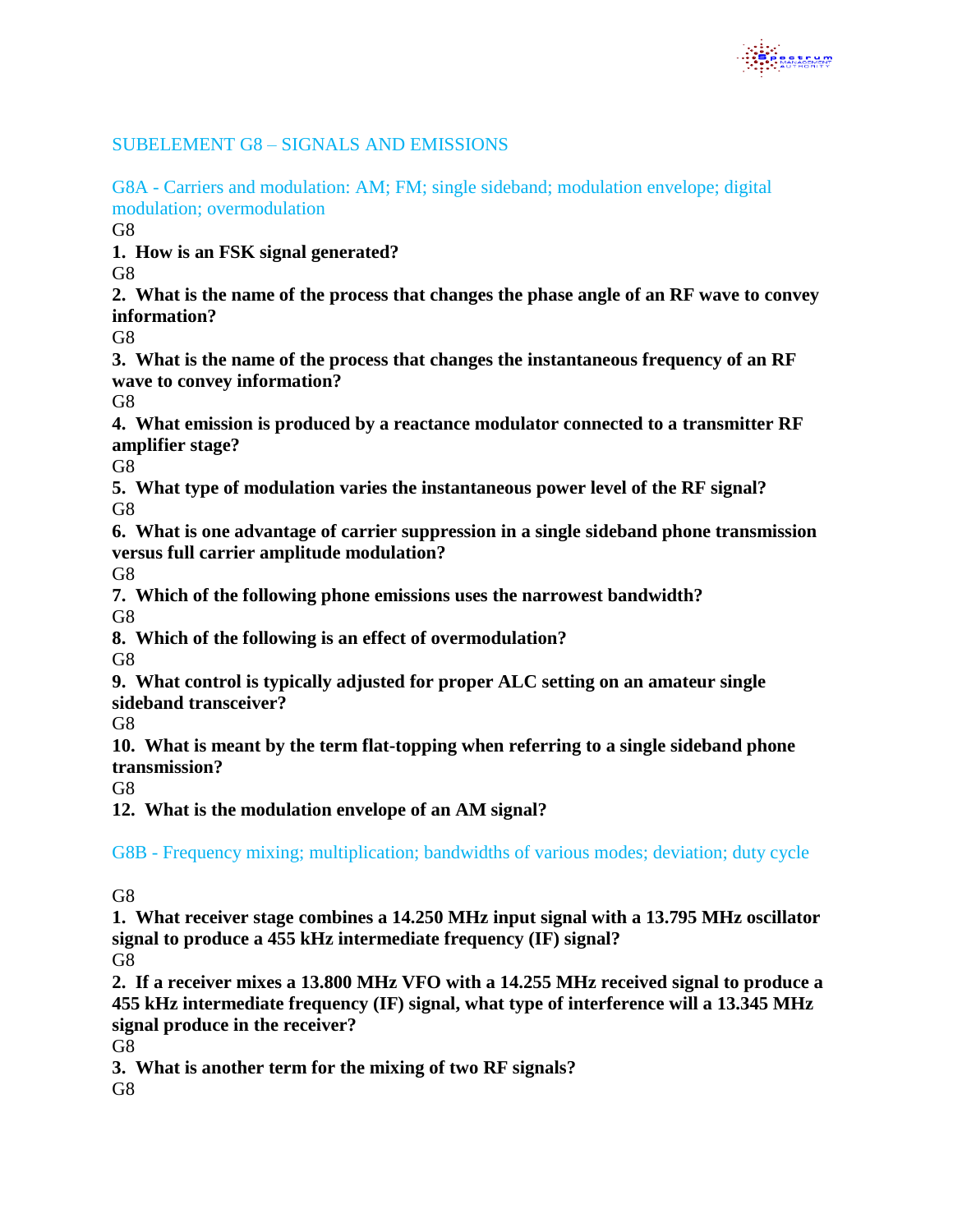

**4. What is the stage in a VHF FM transmitter that generates a harmonic of a lower frequency signal to reach the desired operating frequency?**

G<sub>8</sub>

**5. What is the approximate bandwidth of a PACTOR3 signal at maximum data rate?** G<sub>8</sub>

**6. What is the total bandwidth of an FM phone transmission having 5 kHz deviation and 3 kHz modulating frequency?**

G<sub>8</sub>

**7. What is the frequency deviation for a 12.21 MHz reactance modulated oscillator in a 5 kHz deviation, 146.52 MHz FM phone transmitter?**

G8

**8. Why is it important to know the duty cycle of the mode you are using when transmitting?**

G8

**9. Why is it good to match receiver bandwidth to the bandwidth of the operating mode?** G8

**10. What is the relationship between transmitted symbol rate and bandwidth?**

# G8C – Digital emission modes

G8

**1. Which of the following digital modes is designed to operate at extremely low signal strength on the HF bands?** 

G8

**2. How many data bits are sent in a single PSK31 character?**

G8

**3. What part of a data packet contains the routing and handling information?** G<sub>8</sub>

**4. Which of the following describes Baudot code?**

G<sub>8</sub>

**5. In the PACTOR protocol, what is meant by an NAK response to a transmitted packet?** G8

**6. What action results from a failure to exchange information due to excessive transmission attempts when using PACTOR or WINMOR?**

G8

**7. How does the receiving station respond to an ARQ data mode packet containing errors?** G8

**8. Which of the following statements is true about PSK31?**

G8

**9. What does the number 31 represent in "PSK31"?**

G8

**10. How does forward error correction (FEC) allow the receiver to correct errors in received data packets?**

G8

**11. How are the two separate frequencies of a Frequency Shift Keyed (FSK) signal identified?**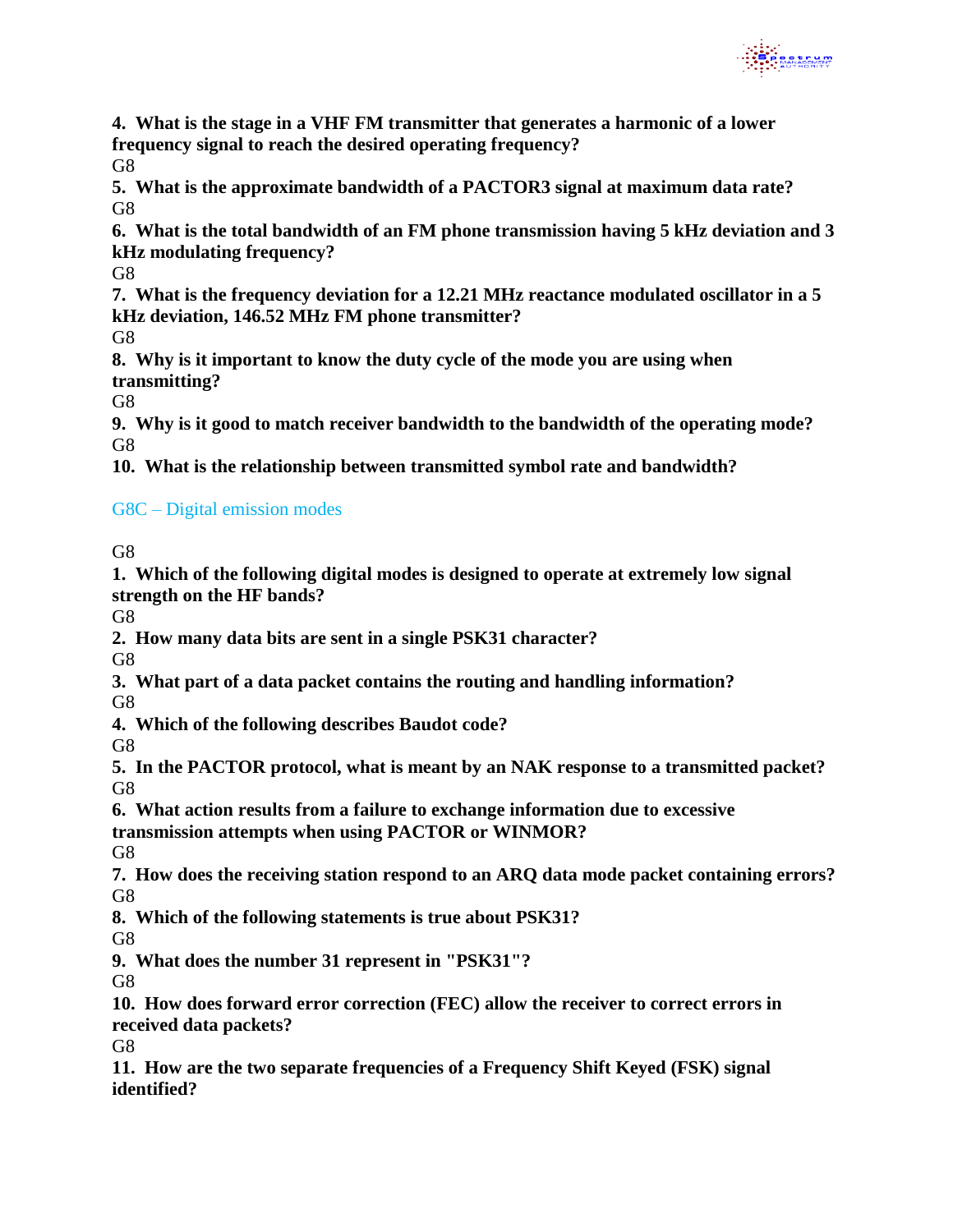

G<sub>8</sub>

# **12. Which type of code is used for sending characters in a PSK31 signal?**

### SUBELEMENT G9 – ANTENNAS AND FEED LINES

G9A - Antenna feed lines: characteristic impedance, and attenuation; SWR calculation, measurement and effects; matching networks

G<sub>9</sub>

**1. Which of the following factors determine the characteristic impedance of a parallel conductor antenna feed line?**

G9

**2. What are the typical characteristic impedances of coaxial cables used for antenna feed lines at amateur stations?**

 $G<sub>9</sub>$ 

**3. What is the characteristic impedance of flat ribbon TV type twinlead?** G9

**4. What might cause reflected power at the point where a feed line connects to an antenna?** G9

**5. How does the attenuation of coaxial cable change as the frequency of the signal it is carrying increases?**

G9

**6. In what units is RF feed line loss usually expressed?**

G9

**7. What must be done to prevent standing waves on an antenna feed line?** G9

**8. If the SWR on an antenna feed line is 5 to 1, and a matching network at the transmitter end of the feed line is adjusted to 1 to 1 SWR, what is the resulting SWR on the feed line?** G9

**9. What standing wave ratio will result when connecting a 50 ohm feed line to a nonreactive load having 200 ohm impedance?**

G9

**10. What standing wave ratio will result when connecting a 50 ohm feed line to a nonreactive load having 10 ohm impedance?**

G9

**11. What standing wave ratio will result when connecting a 50 ohm feed line to a nonreactive load having 50 ohm impedance?** G9

**12. What standing wave ratio will result when connecting a 50 ohm feed line to a nonreactive load having 25 ohm impedance?**

G9

**13. What standing wave ratio will result when connecting a 50 ohm feed line to an antenna that has a purely resistive 300 ohm feed point impedance?**

G9

**14. What is the interaction between high standing wave ratio (SWR) and transmission line loss?**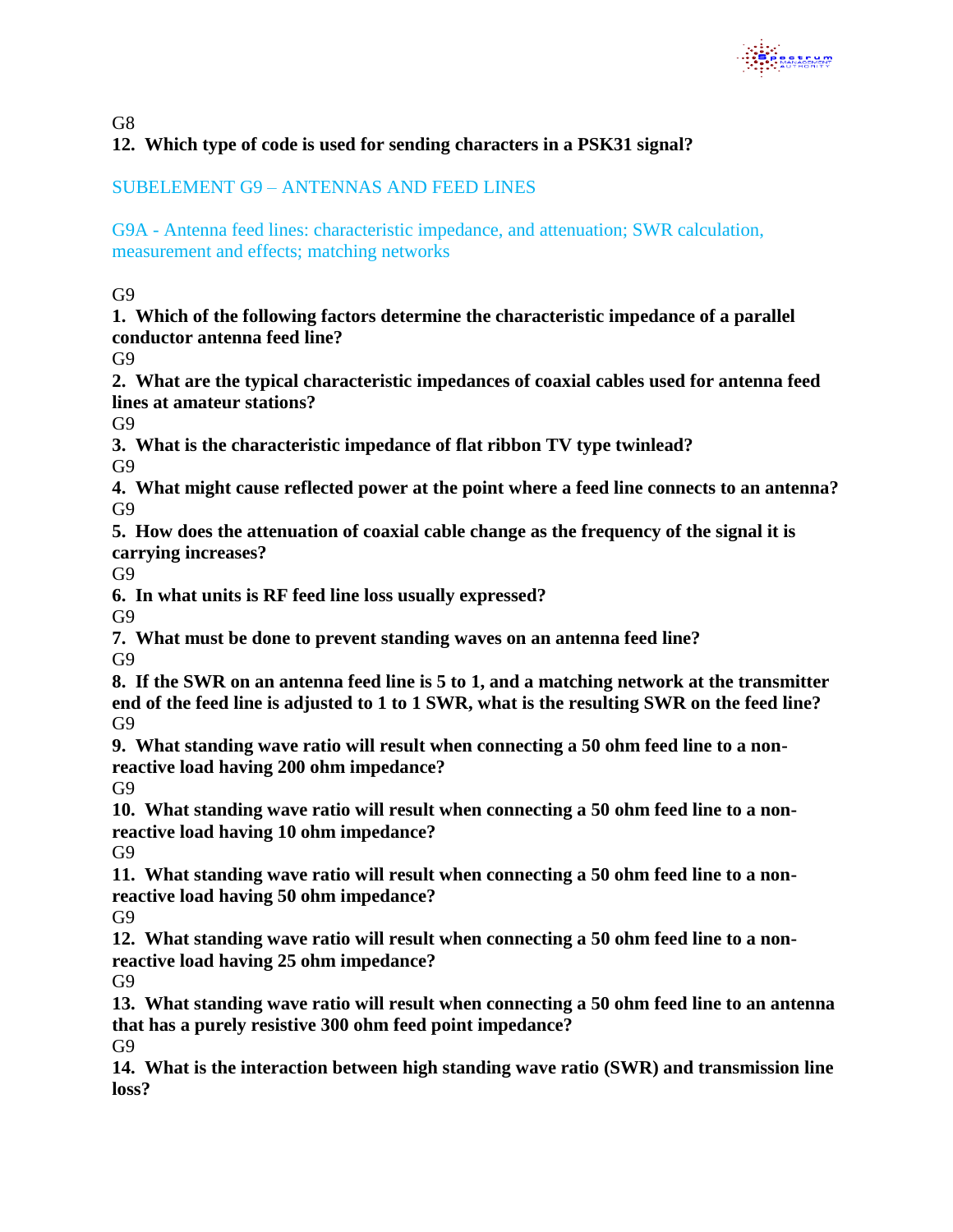

**15. What is the effect of transmission line loss on SWR measured at the input to the line?**

#### G9B - Basic antennas

G9

**1. What is one disadvantage of a directly fed random-wire HF antenna?** G<sub>9</sub>

**2. Which of the following is a common way to adjust the feed point impedance of a quarter wave ground plane vertical antenna to be approximately 50 ohms?** G9

**3. What happens to the feed point impedance of a ground plane antenna when its radials are changed from horizontal to sloping downward?**

G9

**4. What is the radiation pattern of a dipole antenna in free space in the plane of the conductor?**

G<sub>9</sub>

**5. How does antenna height affect the horizontal (azimuthal) radiation pattern of a horizontal dipole HF antenna?**

G<sub>9</sub>

**6. Where should the radial wires of a ground-mounted vertical antenna system be placed?** G9

**7. How does the feed point impedance of a 1/2 wave dipole antenna change as the antenna is lowered below 1/4 wave above ground?**

G<sub>9</sub>

**8. How does the feed point impedance of a 1/2 wave dipole change as the feed point is moved from the center toward the ends?**

G9

**9. Which of the following is an advantage of a horizontally polarized as compared to a vertically polarized HF antenna?**

G9

**10. What is the approximate length for a 1/2 wave dipole antenna cut for 14.250 MHz?** G9

**11. What is the approximate length for a 1/2 wave dipole antenna cut for 3.550 MHz?** G9

**12. What is the approximate length for a 1/4 wave vertical antenna cut for 28.5 MHz?**

#### G9C - Directional antennas

G9

**1. Which of the following would increase the bandwidth of a Yagi antenna?** G9

**2. What is the approximate length of the driven element of a Yagi antenna?** G9

**3. Which statement about a three-element, single-band Yagi antenna is true?** G9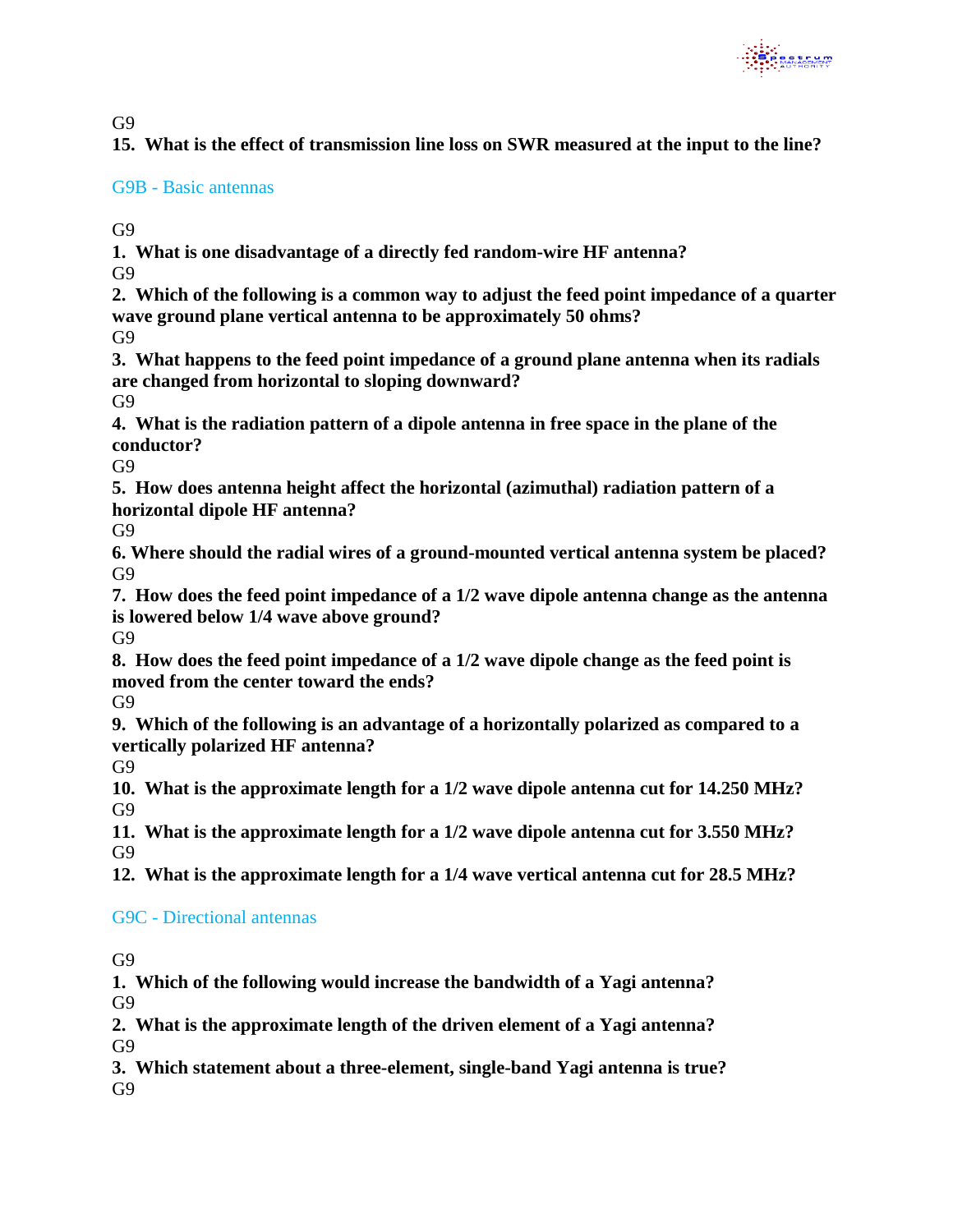

**4. Which statement about a three-element, single-band Yagi antenna is true?** G<sub>9</sub>

**5. How does increasing boom length and adding directors affect a Yagi antenna?** G9

**6. What configuration of the loops of a two-element quad antenna must be used for the antenna to operate as a beam antenna, assuming one of the elements is used as a reflector?**  G<sub>9</sub>

**7. What does "front-to-back ratio" mean in reference to a Yagi antenna?** G<sub>9</sub>

**8. What is meant by the "main lobe" of a directive antenna?** G9

**9. How does the gain of two 3-element horizontally polarized Yagi antennas spaced vertically 1/2 wavelength apart typically compare to the gain of a single 3-element Yagi?** G9

**10. Which of the following is a Yagi antenna design variable that could be adjusted to optimize forward gain, front-to-back ratio, or SWR bandwidth?**  G9

**11. What is the purpose of a gamma match used with Yagi antennas?** G9

**12. Which of the following is an advantage of using a gamma match for impedance matching of a Yagi antenna to 50 ohm coax feed line?**

G9

**13. Approximately how long is each side of the driven element of a quad antenna?** G9

**14. How does the forward gain of a two-element quad antenna compare to the forward gain of a three-element Yagi antenna?**

G9

**15. Approximately how long is each side of the reflector element of a quad antenna?** G<sub>9</sub>

**16. How does the gain of a two-element delta-loop beam compare to the gain of a twoelement quad antenna?**

G9

**17. Approximately how long is each leg of a symmetrical delta-loop antenna?** G9

**18. What happens when the feed point of a quad antenna of any shape is moved from the midpoint of the top or bottom to the midpoint of either side?**

G9

**19. How does antenna gain stated in dBi compare to gain stated in dBd for the same antenna?**

**G9** 

**What is meant by the terms dBi and dBd when referring to antenna gain?**

# G9D - Specialized antennas

G9

**1. What does the term NVIS mean as related to antennas?**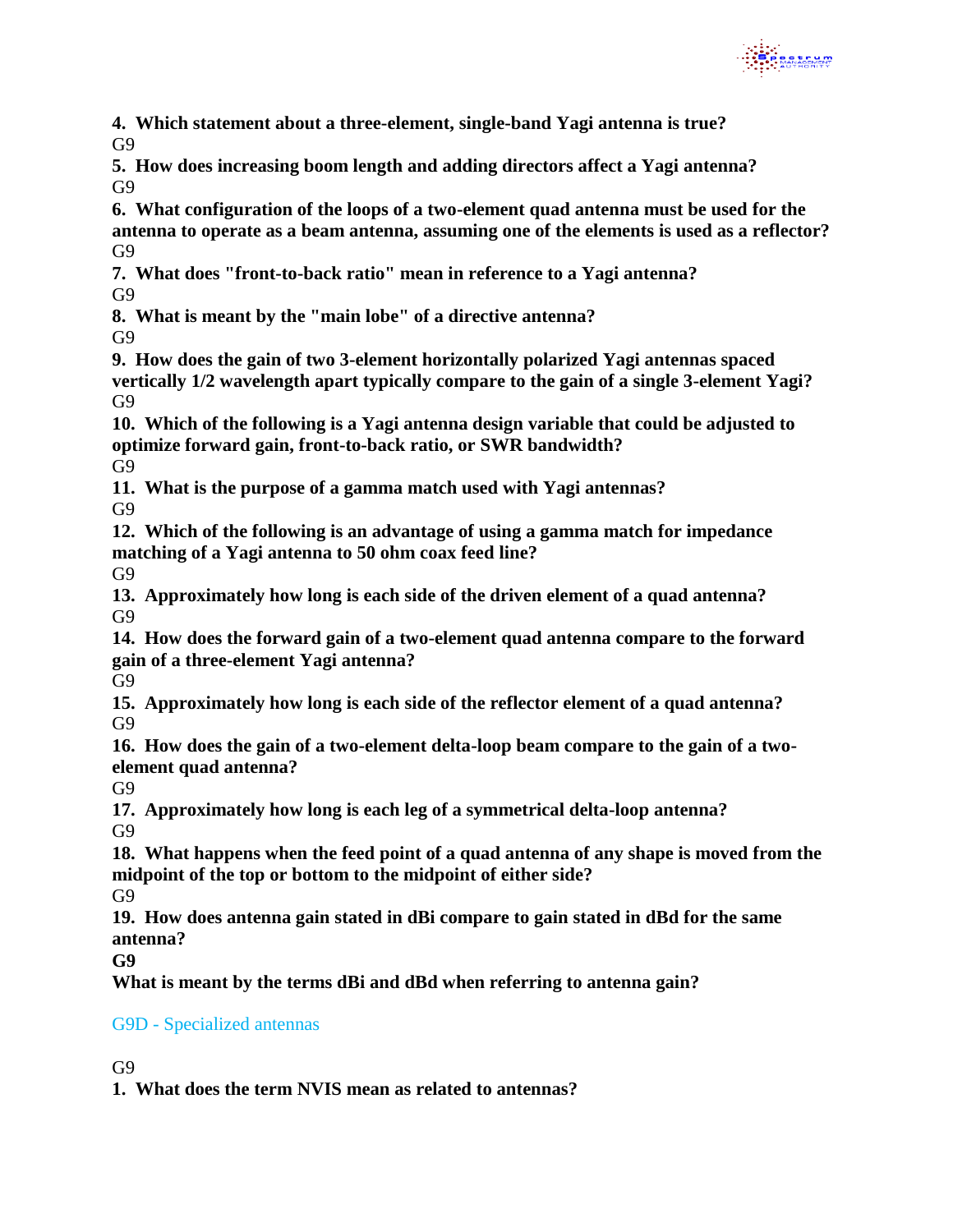

**2. Which of the following is an advantage of an NVIS antenna?**

G<sub>9</sub>

- **3. At what height above ground is an NVIS antenna typically installed?** G<sub>9</sub>
- **4. What is the primary purpose of antenna traps?**

G<sub>9</sub>

- **5. What is an advantage of vertical stacking of horizontally polarized Yagi antennas?**
- G<sub>9</sub>
- **6. Which of the following is an advantage of a log periodic antenna?**

G9

**7. Which of the following describes a log periodic antenna?**

G9

**8. Why is a Beverage antenna not used for transmitting?**

G<sub>9</sub>

**9. Which of the following is an application for a Beverage antenna?**

G9

**10. Which of the following describes a Beverage antenna?**

G9

**11. Which of the following is a disadvantage of multiband antennas?**

# G9D - Specialized antennas

G<sub>9</sub>

- **1. What does the term NVIS mean as related to antennas?**
- G9
- **2. Which of the following is an advantage of an NVIS antenna?**

G9

**3. At what height above ground is an NVIS antenna typically installed?**

G9

- **4. What is the primary purpose of antenna traps?**
- G9
- **5. What is an advantage of vertical stacking of horizontally polarized Yagi antennas?** G9
- **6. Which of the following is an advantage of a log periodic antenna?** G9
- **7. Which of the following describes a log periodic antenna?**
- G9
- **8. Why is a Beverage antenna not used for transmitting?**

G9

**9. Which of the following is an application for a Beverage antenna?**

G9

**10. Which of the following describes a Beverage antenna?**

G9

**11. Which of the following is a disadvantage of multiband antennas?**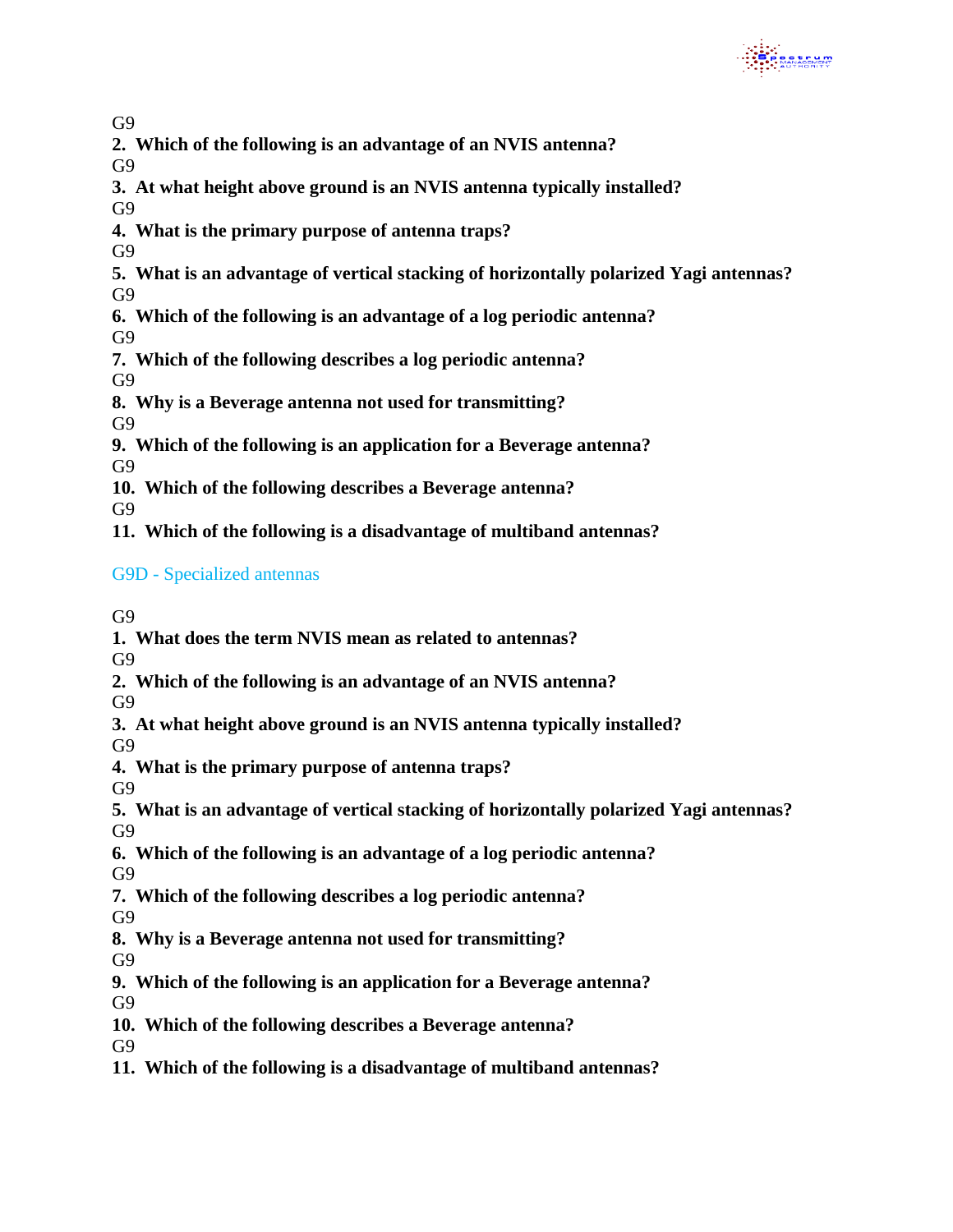

### SUBELEMENT G0 – ELECTRICAL AND RF SAFETY

G0A - RF safety principles, rules and guidelines; routine station evaluation

 $G<sub>0</sub>$ 

**1. What is one way that RF energy can affect human body tissue?**

 $G<sub>0</sub>$ 

**2. Which of the following properties is important in estimating whether an RF signal exceeds the maximum permissible exposure (MPE)?**

G0

**3. What does "time averaging" mean in reference to RF radiation exposure?** G0

**4. What precaution should be taken when installing a ground-mounted antenna?** G0

**5. What effect does transmitter duty cycle have when evaluating RF exposure?**  G0

**6. What type of instrument can be used to accurately measure an RF field?**  $G<sub>0</sub>$ 

**7. What is one thing that can be done if evaluation shows that a neighbor might receive more than the allowable limit of RF exposure from the main lobe of a directional antenna?** G0

**8. What precaution should you take if you install an indoor transmitting antenna?**  $G<sub>0</sub>$ 

**9. What precaution should you take whenever you make adjustments or repairs to an antenna?**

G0B - Safety in the ham shack: electrical shock and treatment, safety grounding, fusing, interlocks, wiring, antenna and tower safety

 $G<sub>0</sub>$ 

**1. Which wire or wires in a four-conductor connection should be attached to fuses or circuit breakers in a device operated from a 240 VAC single phase source?**  $G<sub>0</sub>$ 

**2. What is the minimum wire size that may be safely used for a circuit that draws up to 20 amperes of continuous current?**

G0

**3. Which size of fuse or circuit breaker would be appropriate to use with a circuit that uses AWG number 14 wiring?** 

G0

**4. Which of the following is a primary reason for not placing a gasoline-fueled generator inside an occupied area?**

G0

**5. Which of the following conditions will cause a Ground Fault Circuit Interrupter (GFCI) to disconnect the 120 or 240 Volt AC line power to a device?** G<sub>0</sub>

**6. Why must the metal enclosure of every item of station equipment be grounded?**